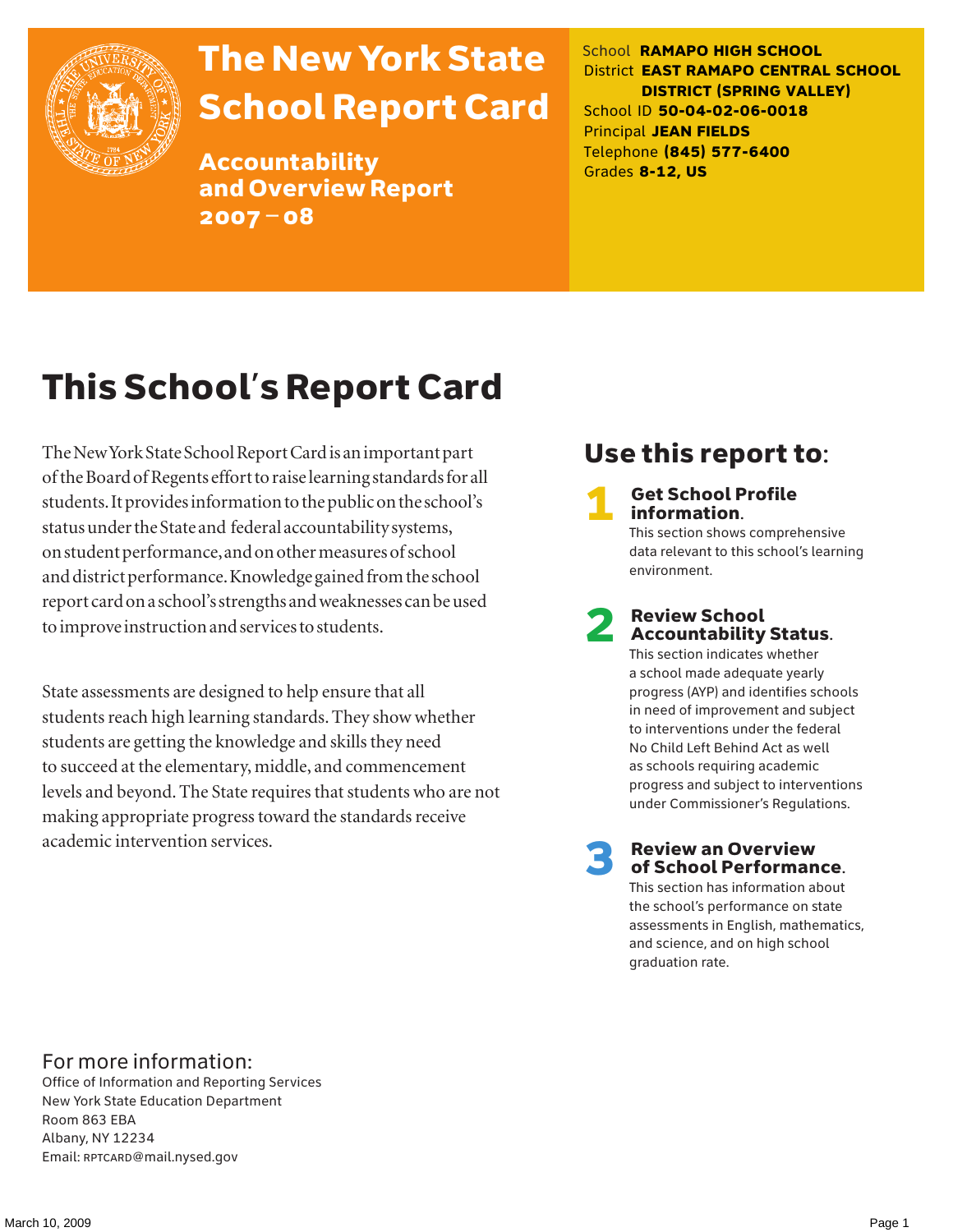School **RAMAPO HIGH SCHOOL**<br>School ID 50-04-02-06-0018<br>**School ID 50-04-02-06-0018** School ID 50-04-02-06-0018

## School Profile

This section shows comprehensive data relevant to this school's learning environment, including information about enrollment, average class size, and teacher qualifications.

### Enrollment

|                            | $2005 - 06$ | 2006-07     | $2007 - 08$ |
|----------------------------|-------------|-------------|-------------|
| Pre-K                      | 0           | 0           | 0           |
| Kindergarten               | 0           | $\mathbf 0$ | 0           |
| Grade 1                    | 0           | 0           | 0           |
| Grade 2                    | 0           | 0           | 0           |
| Grade 3                    | 0           | 0           | 0           |
| Grade 4                    | 0           | 0           | 0           |
| Grade 5                    | 0           | 0           | 0           |
| Grade 6                    | 0           | 0           | 0           |
| <b>Ungraded Elementary</b> | 0           | $\mathbf 0$ | 0           |
| Grade 7                    | 0           | $\mathbf 0$ | 0           |
| Grade 8                    | 5           | 5           | 5           |
| Grade 9                    | 504         | 431         | 392         |
| Grade 10                   | 456         | 447         | 435         |
| Grade 11                   | 395         | 423         | 372         |
| Grade 12                   | 289         | 330         | 350         |
| <b>Ungraded Secondary</b>  | 10          | 14          | 15          |
| Total K-12                 | 1659        | 1650        | 1569        |

## Enrollment Information

*Enrollment* counts are as of Basic Educational Data System (BEDS) day, which is typically the first Wednesday of October of the school year. Students who attend BOCES programs on a part-time basis are included in a school's enrollment. Students who attend BOCES on a full-time basis or who are placed full time by the district in an out-of-district placement are not included in a school's enrollment. Students classified by schools as "pre-first" are included in first grade counts.

### Average Class Size

|                       | $2005 - 06$ | 2006-07 | $2007 - 08$ |
|-----------------------|-------------|---------|-------------|
| <b>Common Branch</b>  |             |         |             |
| Grade 8               |             |         |             |
| English               |             |         |             |
| <b>Mathematics</b>    |             |         |             |
| Science               |             |         |             |
| Social Studies        |             |         |             |
| Grade 10              |             |         |             |
| English               | 21          | 19      | 19          |
| <b>Mathematics</b>    | 21          | 22      | 22          |
| Science               | 22          | 21      | 21          |
| <b>Social Studies</b> | 21          | 21      | 21          |

## Average Class Size Information

*Average Class Size* is the total registration in specified classes divided by the number of those classes with registration. *Common Branch* refers to self-contained classes in Grades 1–6.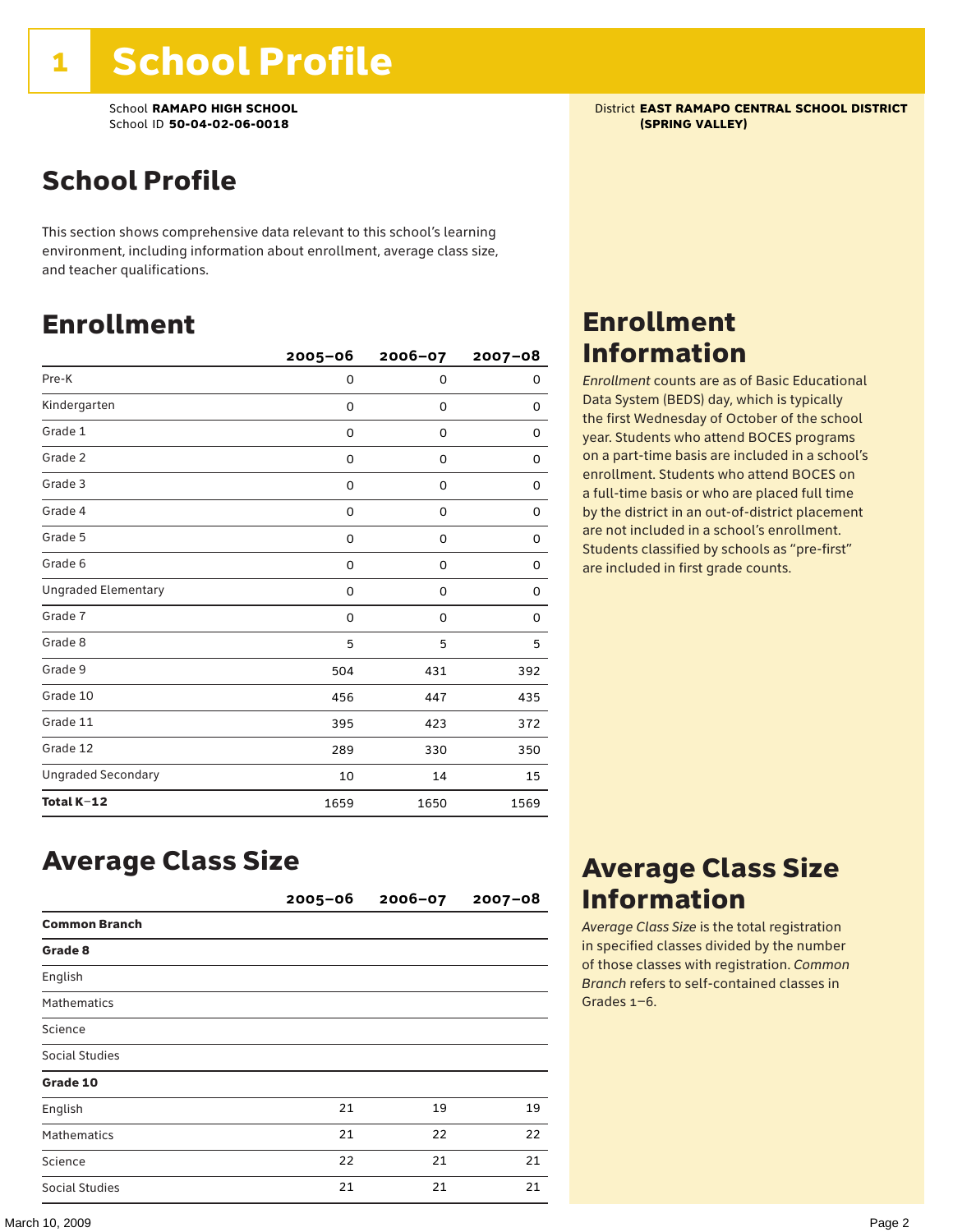## Demographic Factors

|                                                    |              | $2005 - 06$ |      | 2006-07 |              | 2007-08 |
|----------------------------------------------------|--------------|-------------|------|---------|--------------|---------|
|                                                    | #            | %           | #    | %       | #            | %       |
| Eligible for Free Lunch                            | 650          | 39%         | 696  | 42%     | 642          | 41%     |
| Reduced-Price Lunch                                | 226          | 14%         | 212  | 13%     | 229          | 15%     |
| Student Stability*                                 |              | 100%        |      | 94%     |              | 90%     |
| Limited English Proficient                         | 143          | 9%          | 208  | 13%     | 172          | 11%     |
| <b>Racial/Ethnic Origin</b>                        |              |             |      |         |              |         |
| American Indian or Alaska Native                   | $\mathbf{1}$ | 0%          | 1    | 0%      | $\mathbf{1}$ | 0%      |
| <b>Black or African American</b>                   | 1059         | 64%         | 1061 | 64%     | 1013         | 65%     |
| Hispanic or Latino                                 | 236          | 14%         | 269  | 16%     | 265          | 17%     |
| Asian or Native<br>Hawaiian/Other Pacific Islander | 175          | 11%         | 150  | 9%      | 140          | 9%      |
| White                                              | 188          | 11%         | 169  | 10%     | 150          | 10%     |
| Multiracial**                                      | N/A          | N/A         | 0    | 0%      | 0            | 0%      |

\* Available only at the school level.

\*\* Multiracial enrollment data were not collected statewide in the 2005-06 school year.

### Attendance and Suspensions

|                            |     | $2004 - 05$   |     | $2005 - 06$   |    | $2006 - 07$   |  |
|----------------------------|-----|---------------|-----|---------------|----|---------------|--|
|                            | #   | $\frac{1}{2}$ | #   | $\frac{0}{0}$ |    | $\frac{0}{0}$ |  |
| Annual Attendance Rate     |     | 92%           |     | 94%           |    | 94%           |  |
| <b>Student Suspensions</b> | 123 | 7%            | 125 | 8%            | 92 | 6%            |  |

### School **RAMAPO HIGH SCHOOL** District **EAST RAMAPO CENTRAL SCHOOL DISTRICT**

### Demographic Factors Information

*Eligible for Free Lunch* and *Reduced*-*Price Lunch* percentages are determined by dividing the number of approved lunch applicants by the Basic Educational Data System (BEDS) enrollment in full-day Kindergarten through Grade 12. *Eligible for Free Lunch* and *Limited English Proficient* counts are used to determine *Similar Schools* groupings within a *Need*/*Resource Capacity* category. *Student Stability* is the percentage of students in the highest grade in a school who were also enrolled in that school at any time during the previous school year. (For example, if School A, which serves Grades 6–8, has 100 students enrolled in Grade 8 this year, and 92 of those 100 students were also enrolled in School A last year, the stability rate for the school is 92 percent.)

### Attendance and Suspensions Information

*Annual Attendance Rate* is determined by dividing the school's total actual attendance by the total possible attendance for a school year. A school's actual attendance is the sum of the number of students in attendance on each day the school was open during the school year. Possible attendance is the sum of the number of enrolled students who should have been in attendance on each day the school was open during the school year. *Student Suspension* rate is determined by dividing the number of students who were suspended from school (not including in-school suspensions) for one full day or longer anytime during the school year by the Basic Educational Data System (BEDS) day enrollments for that school year. A student is counted only once, regardless of whether the student was suspended one or more times during the school year.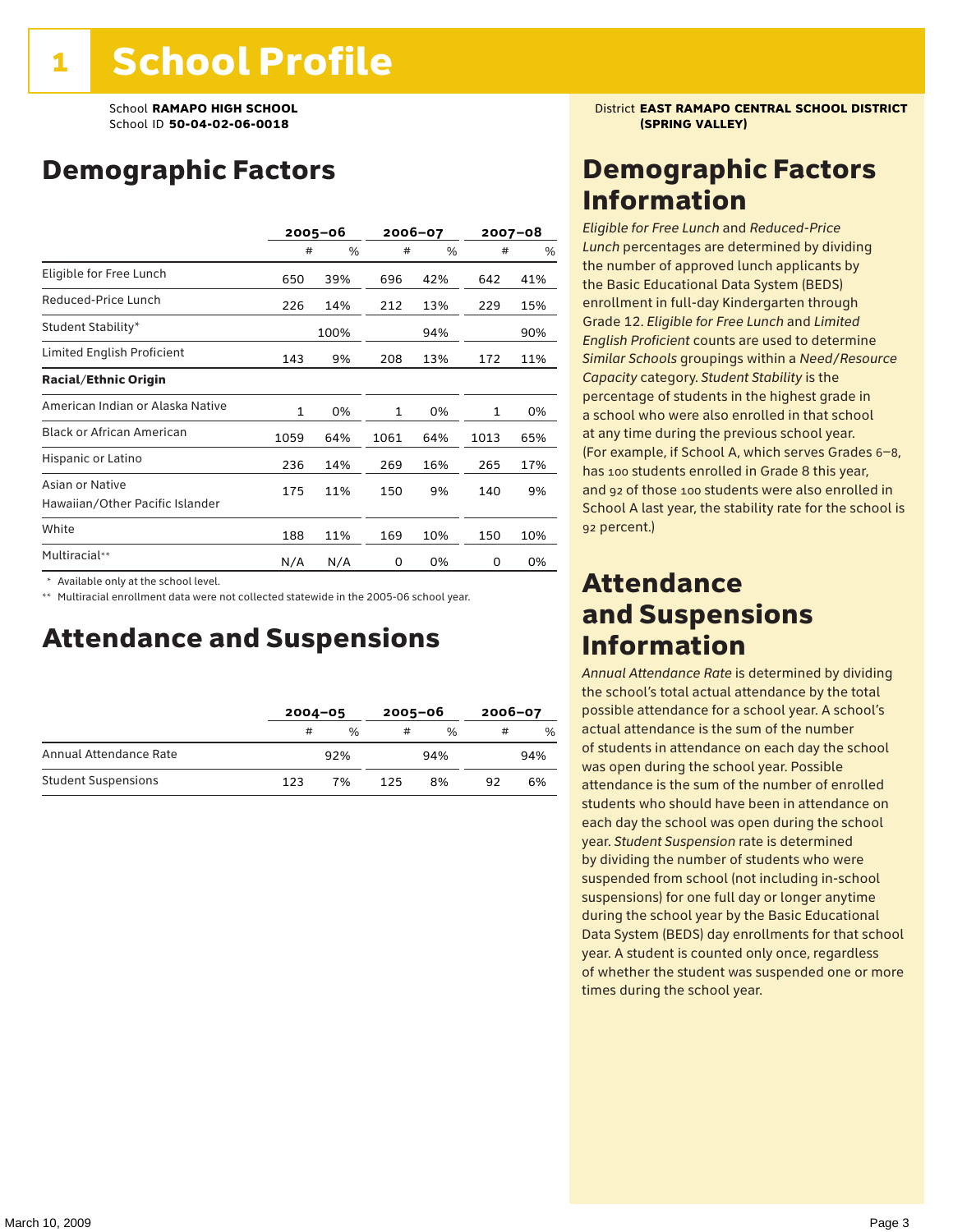School ID 50-04-02-06-0018

### Teacher Qualifications

|                                                                 | $2005 - 06$ | $2006 - 07$ | 2007-08 |
|-----------------------------------------------------------------|-------------|-------------|---------|
| <b>Total Number of Teachers</b>                                 | 146         | 132         | 130     |
| Percent with No Valid<br>Teaching Certificate                   | 1%          | 2%          | 2%      |
| Percent Teaching Out<br>of Certification                        | 6%          | 4%          | 3%      |
| Percent with Fewer Than<br>Three Years of Experience            | 3%          | 2%          | 2%      |
| Percentage with Master's Degree<br>Plus 30 Hours or Doctorate   | 50%         | 60%         | 60%     |
| <b>Total Number of Core Classes</b>                             | 569         | 503         | 478     |
| Percent Not Taught by<br><b>Highly Qualified Teachers</b>       | 5%          | 3%          | 4%      |
| <b>Total Number of Classes</b>                                  | 676         | 627         | 598     |
| Percent Taught by Teachers Without<br>Appropriate Certification | 5%          | 4%          | 4%      |

### Teacher Turnover Rate

|                                                                       | $2004 - 05$ | 2005-06 | $2006 - 07$ |
|-----------------------------------------------------------------------|-------------|---------|-------------|
| Turnover Rate of Teachers with Fewer<br>than Five Years of Experience | 20%         | 26%     | 11%         |
| Turnover Rate of All Teachers                                         | 13%         | 18%     | 14%         |

## Staff Counts

|                                       | $2005 - 06$ | $2006 - 07$ | $2007 - 08$ |
|---------------------------------------|-------------|-------------|-------------|
| <b>Total Other Professional Staff</b> | 23          | 12          | 14          |
| Total Paraprofessionals*              | N/A         | N/A         | N/A         |
| <b>Assistant Principals</b>           |             |             |             |
| Principals                            |             |             |             |

\* Not available at the school level.

School **RAMAPO HIGH SCHOOL**<br>School ID 50-04-02-06-0018<br>**School ID 50-04-02-06-0018** 

### Teacher Qualifications Information

The *Percent Teaching Out of Certification* is the percent doing so more than on an incidental basis; that is, the percent teaching for more than five periods per week outside certification.

*Core Classes* are primarily K-6 common branch, English, mathematics, science, social studies, art, music, and foreign languages. The number of K-6 common branch core classes is multiplied by five so that these core class counts are weighted the same as counts for middle- and secondary-level teachers who report five classes per day. To be *Highly Qualified*, a teacher must have at least a Bachelor's degree, be certified to teach in the subject area, and show subject matter competency.

### Teacher Turnover Rate Information

*Teacher Turnover Rate* for a specified school year is the number of teachers in that school year who were not teaching in the following school year divided by the number of teachers in the specified school year, expressed as a percentage.

### Staff Counts Information

*Other Professionals* includes administrators, guidance counselors, school nurses, psychologists, and other professionals who devote more than half of their time to non-teaching duties. Teachers who are shared between buildings within a district are reported on the district report only.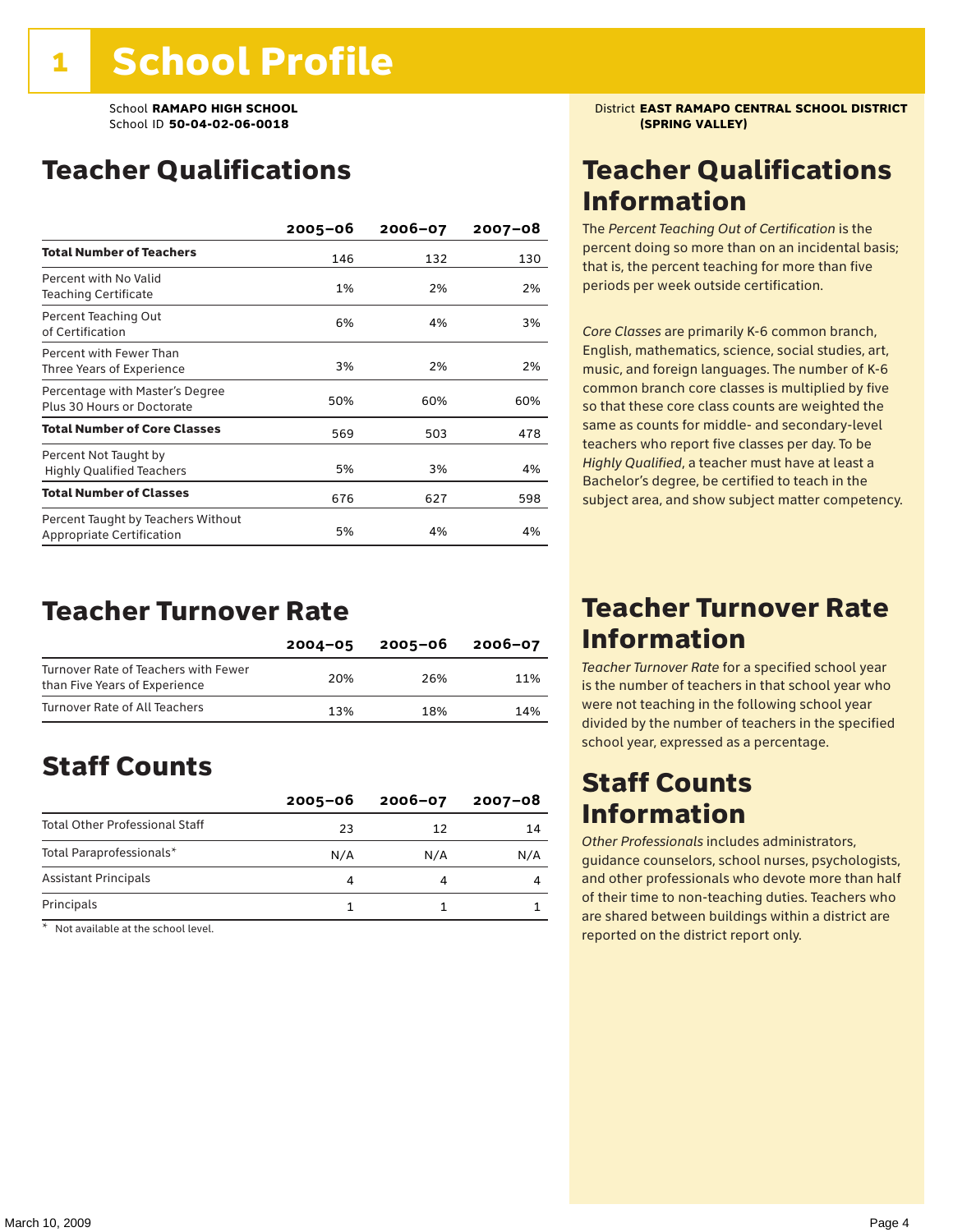### Understanding How Accountability Works in New York State

The federal No Child Left Behind (NCLB) Act requires that states develop and report on measures of student proficiency in 1) English language arts (ELA), in 2) mathematics, and on 3) a third indicator. In New York State in 2007–08, the third indicator is science at the elementary/middle level and graduation rate at the secondary level. Schools or districts that meet predefined goals on these measures are making Adequate Yearly Progress (AYP).



For more information about accountability in New York State, visit: www.emsc.nysed.gov/irts/accountability/home.shtml

### 1 English Language Arts (ELA)

To make AYP in ELA, every accountability group must make AYP. For a group to make AYP, it must meet the participation *and* the performance criteria.

#### A Participation Criterion

At the elementary/middle level, 95 percent of Grades 3–8 students enrolled during the test administration period in each group with 40 or more students must be tested on the New York State Testing Program (NYSTP) in ELA or, if appropriate, the New York State English as a Second Language Achievement Test (NYSESLAT), or the New York State Alternate Assessment (NYSAA) in ELA. At the secondary level, 95 percent of seniors in 2007–08 in each accountability group with 40 or more students must have taken an English examination that meets the students' graduation requirement.

#### B Performance Criterion

At the elementary/middle level, the Performance Index (PI) of each group with 30 or more continuously enrolled tested students must equal or exceed its Effective Annual Measurable Objective (AMO) or the group must make Safe Harbor. (NYSESLAT is used only for participation.) At the secondary level, the PI of each group in the 2004 cohort with 30 or more members must equal or exceed its Effective AMO or the group must make Safe Harbor. To make Safe Harbor, the PI of the group must equal or exceed its Safe Harbor Target and the group must qualify for Safe Harbor using the third indicator, science or graduation rate.

### 2 Mathematics

The same criteria for making AYP in ELA apply to mathematics. At the elementary/middle level, the measures used to determine AYP are the NYSTP and the NYSAA in mathematics. At the secondary level, the measures are mathematics examinations that meet the students' graduation requirement.

### 3 Third Indicator

In addition to English language arts and mathematics, the school must also make AYP in a third area of achievement. This means meeting the criteria in science at the elementary/middle level and the criteria in graduation rate at the secondary level.

Elementary/Middle-Level Science: To make AYP, the All Students group must meet the participation criterion *and* the performance criterion.

#### A Participation Criterion

Eighty percent of students in Grades 4 and/or 8 enrolled during the test administration period in the All Students group, if it has 40 or more students, must be tested on an accountability measure. In Grade 4, the measures are the Grade 4 elementary-level science test and the Grade 4 NYSAA in science. In Grade 8 science, the measures are the Grade 8 middle-level science test, Regents science examinations, and the Grade 8 NYSAA in science.

#### B Performance Criterion

The PI of the All Students group must equal or exceed the State Science Standard (100) or the Science Progress Target.

Qualifying for Safe Harbor in Elementary/Middle-Level ELA and Math: To qualify, the PI must equal or exceed the State Science Standard or the Science Progress Target in elementary/middle-level science for that group.

Secondary-Level Graduation Rate: For a school to make AYP in graduation rate, the percent of students in the 2003 graduation-rate total cohort in the All Students group earning a high school diploma by August 31, 2007 must equal or exceed the Graduation-Rate Standard (55%) or the Graduation-Rate Progress Target.

Qualifying for Safe Harbor in Secondary-Level ELA and Math: To qualify, the percent of the 2003 graduation-rate total cohort earning a local diploma by August 31, 2007 must equal or exceed the Graduation-Rate Standard (55%) or the Graduation-Rate Progress Target for that group.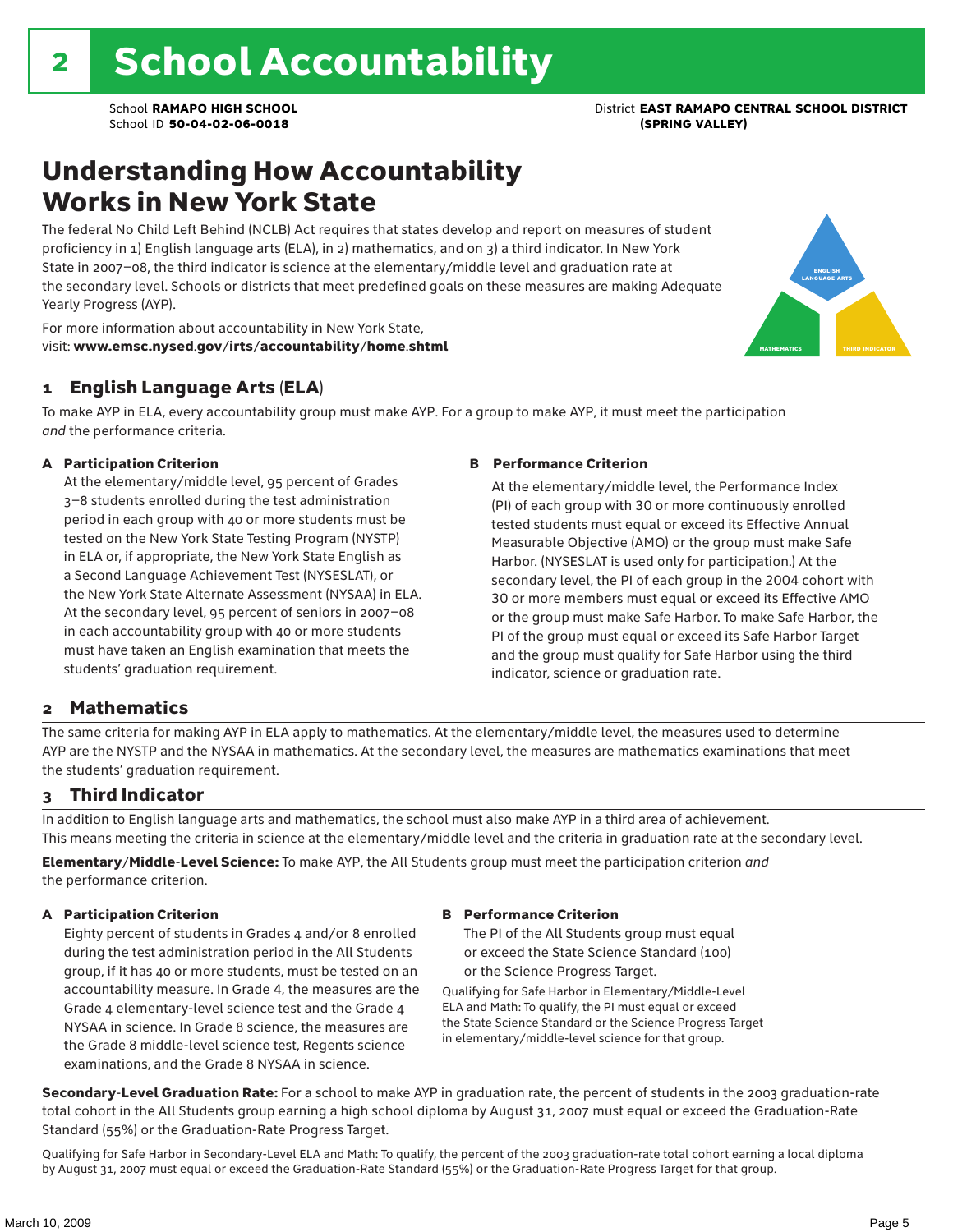## Useful Terms for Understanding Accountability

#### Accountability Cohort for English and Mathematics

The 2004 school accountability cohort consists of all students who first entered Grade 9 anywhere in the 2004–05 school year, and all ungraded students with disabilities who reached their seventeenth birthday in the 2004–05 school year, who were enrolled on October 3, 2007 and did not transfer to a diploma granting program. Students who earned a high school equivalency diploma or were enrolled in an approved high school equivalency preparation program on June 30, 2008, are not included in the 2004 school accountability cohort. The 2004 district accountability cohort consists of all students in each school accountability cohort plus students who transferred within the district after BEDS day plus students who were placed outside the district by the Committee on Special Education or district administrators and who met the other requirements for cohort membership. Cohort is defined in Section 100.2 (p) (16) of the Commissioner's Regulations.

#### Adequate Yearly Progress (AYP)

Adequate Yearly Progress (AYP) indicates satisfactory progress by a district or a school toward the goal of proficiency for all students.

#### Annual Measurable Objective (AMO)

The Annual Measurable Objective (AMO) is the Performance Index (PI) value that signifies that an accountability group is making satisfactory progress toward the goal that 100 percent of students will be proficient in the State's learning standards for English language arts and mathematics by 2013–14. The AMOs for each grade level will be increased as specified in CR100.2(p)(14) and will reach 200 in 2013–14. (See Effective AMO for further information.)

#### Continuously Enrolled Students

At the elementary/middle level, continuously enrolled students are those enrolled in the school or district on BEDS day (usually the first Wednesday in October) of the school year until the test administration period. At the secondary level, all students who meet the criteria for inclusion in the accountability cohort are considered to be continuously enrolled.

#### Effective Annual Measurable Objective (Effective AMO)

The Effective Annual Measurable Objective (Effective AMO) is the Performance Index (PI) value that each accountability group within a school or district is expected to achieve to make Adequate Yearly Progress (AYP). The Effective AMO is the lowest PI that an accountability group of a given size can achieve in a subject for the group's PI not to be considered significantly different from the AMO for that subject. If an accountability group's PI equals or exceeds the Effective AMO, it is considered to have made AYP. A more complete definition of Effective AMO and a table showing the PI values that each group size must equal or exceed to make AYP are available at www.emsc.nysed.gov/irts.

#### Graduation-Rate Total Cohort

This term is defined on the graduation-rate accountability page.

#### Performance Index (PI)

A Performance Index is a value from 0 to 200 that is assigned to an accountability group, indicating how that group performed on a required State test (or approved alternative) in English language arts, mathematics, or science. Student scores on the tests are converted to four performance levels, from Level 1 to Level 4. (See performance level definitions on the Overview Summary page.) At the elementary/middle level, the PI is calculated using the following equation:

100 × [(Count of Continuously Enrolled Tested Students Performing at Levels 2, 3, and 4 + the Count at Levels 3 and 4) ÷ Count of All Continuously Enrolled Tested Students]

At the secondary level, the PI is calculated using the following equation:

100 × [(Count of Cohort Members Performing at

Levels 2, 3, and 4 + the Count at Levels 3 and 4)  $\div$  Count of All Cohort Members]

A list of tests used to measure student performance for accountability is available at www.emsc.nysed.gov/irts.

#### Progress Target

For accountability groups below the State Standard in science or graduation rate, the Progress Target is an alternate method for making Adequate Yearly Progress (AYP) or qualifying for Safe Harbor in English language arts and mathematics based on improvement over the previous year's performance.

#### Safe Harbor

Safe Harbor provides an alternate means to demonstrate Adequate Yearly Progress (AYP) for accountability groups that do not achieve their Effective Annual Measurable Objectives (AMOs) in English or mathematics.

#### Safe Harbor Targets

The 2007–08 safe harbor targets were calculated using the following equation:

2006–07 PI + (200 – the 2006–07 PI) × 0.10

#### Science Progress Target

The elementary/middle-level 2007–08 Science Progress Target is calculated by adding one point to the 2006–07 PI. The 2008–09 Science Progress Target is calculated by adding one point to the 2007–08 PI. The 2007–08 target is provided for groups whose PI was below the State Science Standard in 2007–08.

#### Science Standard

The criterion value that represents a minimally satisfactory performance in science. In 2007–08, the State Science Standard at the elementary/middle level is a Performance Index (PI) of 100. The Commissioner may raise the State Science Standard at his discretion in future years.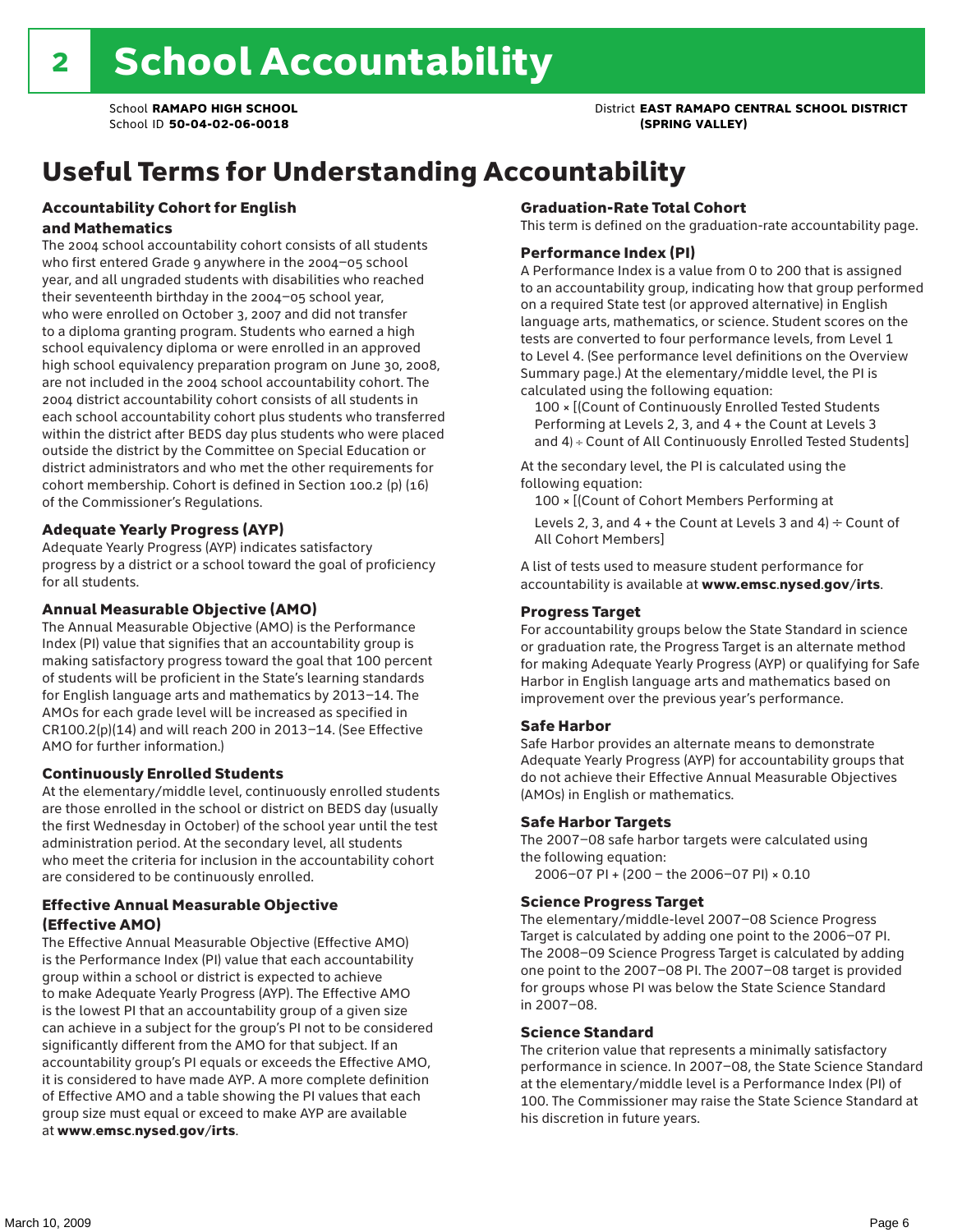School **RAMAPO HIGH SCHOOL** District **EAST RAMAPO CENTRAL SCHOOL DISTRICT**

## Understanding Your School Accountability Status

The list below defines the school status categories applied to each accountability measure under New York State's accountability system, which is divided into a Federal Title I component and a State component. Accountability measures for schools at the elementary/middle level are English language arts (ELA), mathematics, and science; at the secondary level, they are ELA, mathematics, and graduation rate. A school may be assigned a different status for different accountability measures. The overall status of a school is the status assigned to the school for the accountability measure with the most advanced designation in the hierarchy. If the school receives Title I funds, it is the most advanced designation in the Title I hierarchy, unless the school is in good standing under Title I but identified as SRAP under the State hierarchy. A school that does not receive Title I funding in a school year does not have a federal status in that year; however, all schools (except charter schools) receive a state status even if they do not receive Title I funding. Schools in improvement status under Title I must provide school choice for their students; those in need of improvement in year 2 and beyond must also provide Supplemental Education Services to eligible students. Other consequences for schools not in good standing can be found at: www.emsc.nysed.gov/irts/school-accountability/about.shtml.

| <b>Federal Title I Status</b><br>(Applies to all New York State schools receiving Title I funds)                                                                                                                                                                                                         | <b>New York State Status</b><br>(Applies to all New York State public schools except charter schools) |                                                                                                                                                                                                                                                                                                                 |  |  |  |
|----------------------------------------------------------------------------------------------------------------------------------------------------------------------------------------------------------------------------------------------------------------------------------------------------------|-------------------------------------------------------------------------------------------------------|-----------------------------------------------------------------------------------------------------------------------------------------------------------------------------------------------------------------------------------------------------------------------------------------------------------------|--|--|--|
| School in Good Standing<br>Restructuring, Restructuring, Requiring Academic Progress, or as a School Under Registration Review.                                                                                                                                                                          |                                                                                                       | A school is considered to be in good standing if it has not been identified as a School in Need of Improvement, in Corrective Action, Planning for                                                                                                                                                              |  |  |  |
| School in Need of Improvement (Year 1)<br>A school that has not made AYP on the same accountability<br>measure for two consecutive years while receiving Title I funds<br>is considered a School in Need of Improvement (Year 1) for the<br>following year.                                              |                                                                                                       | <b>School Requiring Academic Progress (Year 1)</b><br>A school that has not made AYP on the same accountability<br>measure for two consecutive years is considered a School<br>Requiring Academic Progress (Year 1) for the following year.                                                                     |  |  |  |
| School in Need of Improvement (Year 2)<br>A School in Need of Improvement (Year 1) that does not make<br>AYP on the accountability measure for which it was identified<br>is considered a School in Need of Improvement (Year 2) for the<br>following year, if it continues to receive Title I funds.    |                                                                                                       | <b>School Requiring Academic Progress (Year 2)</b><br>A School Requiring Academic Progress (Year 1) that does not<br>make AYP on the accountability measure for which it was identified<br>is considered a School Requiring Academic Progress (Year 2) for<br>the following year.                               |  |  |  |
| <b>School in Corrective Action</b><br>A School in Need of Improvement (Year 2) that does not make<br>AYP on the accountability measure for which it was identified is<br>considered a School in Corrective Action for the following year,<br>if it continues to receive Title I funds.                   |                                                                                                       | <b>School Requiring Academic Progress (Year 3)</b><br>A School Requiring Academic Progress (Year 2) that does not<br>make AYP on the accountability measure for which it was identified<br>is considered a School Requiring Academic Progress (Year 3) for<br>the following year.                               |  |  |  |
| <b>School Planning for Restructuring</b><br>A School in Corrective Action that does not make AYP on the<br>accountability measure for which it was identified is considered<br>a School Planning for Restructuring for the following year, if it<br>continues to receive Title I funds.                  |                                                                                                       | <b>School Requiring Academic Progress (Year 4)</b><br>A School Requiring Academic Progress (Year 3) that does not<br>make AYP on the accountability measure for which it was identified<br>is considered a School Requiring Academic Progress (Year 4) for<br>the following year.                               |  |  |  |
| <b>School Restructuring (Year 1)</b><br>A School Planning for Restructuring that does not make<br>AYP on the accountability measure for which it was identified is<br>considered a School Restructuring (Year 1) for the following year,<br>if it continues to receive Title I funds.                    |                                                                                                       | <b>School Requiring Academic Progress (Year 5 and above)</b><br>A School Requiring Academic Progress (Year 4 and above) that does not<br>make AYP on the accountability measure for which it was identified is<br>considered a School Requiring Academic Progress (Year 5 and above) for<br>the following year. |  |  |  |
| School Restructuring (Year 2 and above)<br>A School Restructuring (Year 1 and above) that does not make<br>AYP on the accountability measure for which it was identified<br>is considered a School Restructuring (Year 2 and above) for the<br>following year, if it continues to receive Title I funds. |                                                                                                       |                                                                                                                                                                                                                                                                                                                 |  |  |  |

Pending - A school's status is "Pending" if the school requires special evaluation procedures and they have not yet been completed.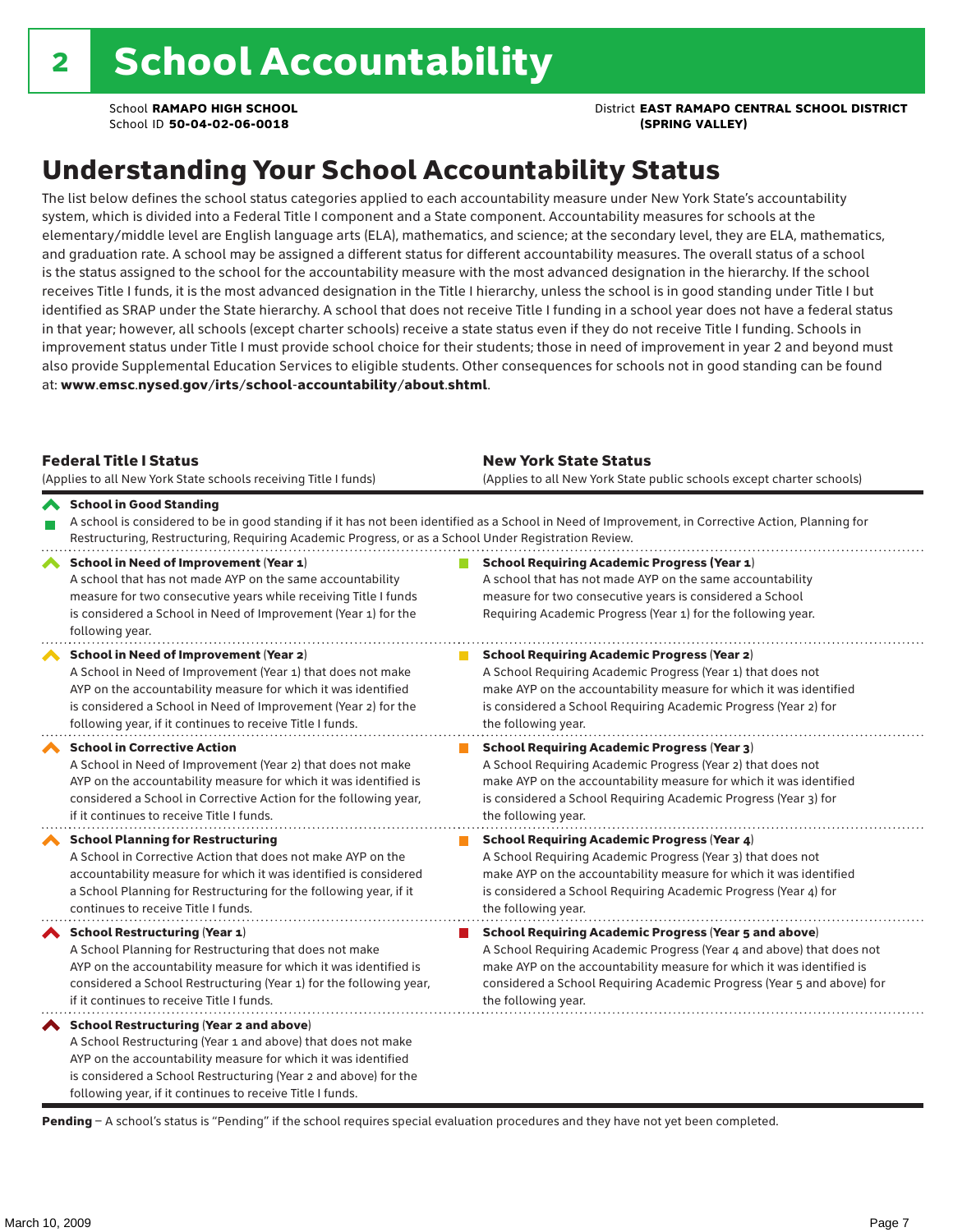# 2 School Accountability

School ID 50-04-02-06-0018

School **RAMAPO HIGH SCHOOL**<br>School ID 50-04-02-06-0018<br>
School ID 50-04-02-06-0018

### Summary

| <b>Overall Accountability</b><br><b>Status (2008-09)</b> | <b>Good Standing</b> |                                |                                                         |               |  |  |  |  |
|----------------------------------------------------------|----------------------|--------------------------------|---------------------------------------------------------|---------------|--|--|--|--|
|                                                          |                      | <b>Elementary/Middle Level</b> | <b>Secondary Level</b>                                  |               |  |  |  |  |
|                                                          | ELA                  | Pending                        | ELA                                                     | Good Standing |  |  |  |  |
|                                                          | Math                 | Pending                        | Math                                                    | Good Standing |  |  |  |  |
|                                                          | Science              | Pending                        | <b>Graduation Rate</b>                                  | Good Standing |  |  |  |  |
| <b>Title I Part A Funding</b>                            |                      |                                | <b>Years the School Received Title I Part A Funding</b> |               |  |  |  |  |
|                                                          | $2006 - 07$          |                                | $2007 - 08$                                             | $2008 - 09$   |  |  |  |  |
|                                                          | <b>NO</b>            |                                | NO                                                      | NO.           |  |  |  |  |

#### On which accountability measures did this school make Adequate Yearly Progress (AYP) and which groups made AYP on each measure?

|                                                     | <b>Elementary/Middle Level</b> |             |           | <b>Secondary Level</b>   |                             |                        |  |
|-----------------------------------------------------|--------------------------------|-------------|-----------|--------------------------|-----------------------------|------------------------|--|
|                                                     | English                        |             |           | English                  |                             |                        |  |
| <b>Student Groups</b>                               | Language Arts                  | Mathematics | Science   | Language Arts            | Mathematics                 | <b>Graduation Rate</b> |  |
| <b>All Students</b>                                 |                                |             |           |                          | v                           | V                      |  |
| <b>Ethnicity</b>                                    |                                |             |           |                          |                             |                        |  |
| American Indian or Alaska Native                    |                                |             |           |                          |                             |                        |  |
| <b>Black or African American</b>                    |                                |             |           |                          |                             |                        |  |
| Hispanic or Latino                                  |                                |             |           |                          |                             |                        |  |
| Asian or Native Hawaiian/Other Pacific<br>Islander  |                                |             |           |                          |                             |                        |  |
| White                                               |                                |             |           | v                        | v                           |                        |  |
| Multiracial                                         |                                |             |           |                          |                             |                        |  |
| <b>Other Groups</b>                                 |                                |             |           |                          |                             |                        |  |
| <b>Students with Disabilities</b>                   |                                |             |           | $\mathbf{V}_{\text{SH}}$ | $\mathbf{V}_{\text{SH}}$    |                        |  |
| Limited English Proficient                          |                                |             |           |                          |                             |                        |  |
| Economically Disadvantaged                          |                                |             |           | v                        | V                           |                        |  |
| <b>Student groups making</b><br>AYP in each subject | $-0$ of 0                      | $-$ 0 of 0  | $-0$ of 0 | $\vee$ 7 of 7            | $\blacktriangledown$ 7 of 7 | $\vee$ 1 of 1          |  |

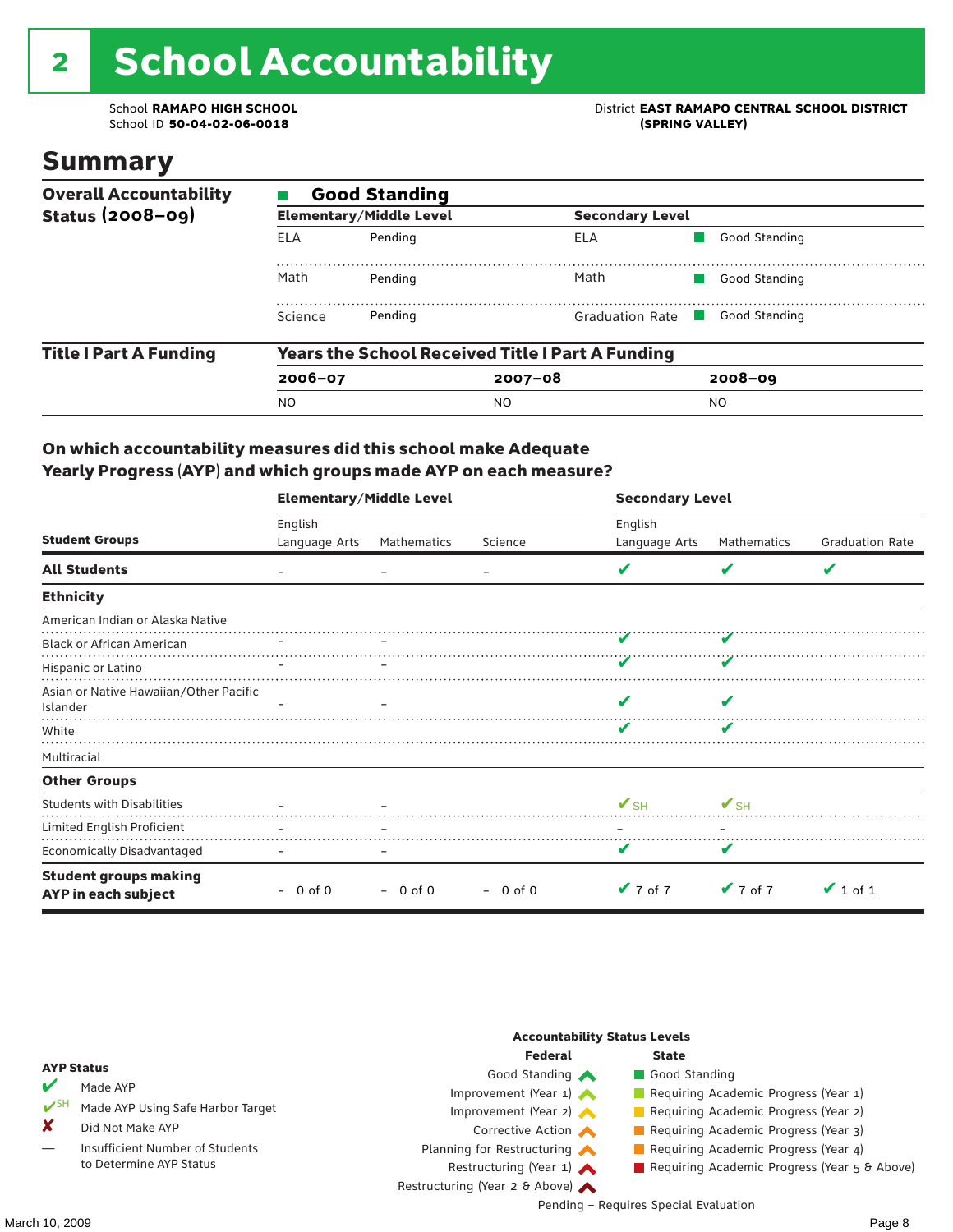School **RAMAPO HIGH SCHOOL** District **EAST RAMAPO CENTRAL SCHOOL DISTRICT**

### **Elementary/Middle-Level English Language Arts**

| <b>Accountability Status</b><br>for This Subject<br>$(2008 - 09)$ |                          | Pending                                            |
|-------------------------------------------------------------------|--------------------------|----------------------------------------------------|
| <b>Accountability Measures</b>                                    | 0 of 0                   | Student groups making AYP in English language arts |
|                                                                   | $\overline{\phantom{0}}$ |                                                    |
| <b>Prospective Status</b>                                         |                          |                                                    |

#### How did students in each accountability group perform on **elementary/middle-level English language arts accountability measures?**

|                                                          | <b>AYP</b>    | Participation <sup>2</sup> |            | Test Performance <sup>3</sup> |                   | <b>Performance Objectives</b> |                    |         |
|----------------------------------------------------------|---------------|----------------------------|------------|-------------------------------|-------------------|-------------------------------|--------------------|---------|
| <b>Student Group</b>                                     |               | Met                        | Percentage | Met                           | Performance       | Effective                     | Safe Harbor Target |         |
| (Total: Continuous Enrollment) <sup>1</sup>              | <b>Status</b> | Criterion                  | Tested     | Criterion                     | Index             | AMO                           | $2007 - 08$        | 2008-09 |
| <b>All Students (20:10)</b>                              |               |                            | -          |                               | $\qquad \qquad -$ |                               |                    |         |
| <b>Ethnicity</b>                                         |               |                            |            |                               |                   |                               |                    |         |
| American Indian or Alaska Native<br>(0:0)                |               |                            |            |                               |                   |                               |                    |         |
| <b>Black or African American</b><br>(9:5)                |               |                            |            |                               |                   |                               |                    |         |
| Hispanic or Latino <sup>(10:3)</sup>                     |               |                            |            |                               |                   |                               |                    |         |
| Asian or Native Hawaiian/Other Pacific<br>Islander (1:2) | $\equiv$      |                            |            |                               |                   |                               |                    |         |
| White (0:0)<br>Multiracial (0:0)                         |               |                            |            |                               |                   |                               |                    |         |
| <b>Other Groups</b>                                      |               |                            |            |                               |                   |                               |                    |         |
| Students with Disabilities <sup>4</sup><br>(4:9)         |               |                            |            |                               |                   |                               |                    |         |
| Limited English Proficient <sup>5</sup>                  |               |                            |            |                               |                   |                               |                    |         |
| (17:2)                                                   |               |                            |            |                               |                   |                               |                    |         |
| <b>Economically Disadvantaged</b><br>(13:8)              |               |                            |            |                               |                   |                               |                    |         |
| <b>Final AYP Determination</b>                           | $-0$ of 0     |                            |            |                               |                   |                               |                    |         |

#### **NOTES**

- <sup>1</sup> These data show the count of students enrolled during the test administration period (used for Participation) followed by the count of continuously enrolled tested students (used for Performance). For accountability calculations,
	- students who were excused from testing for medical reasons are not included in the enrollment count. <sup>2</sup> Groups with fewer than 40 students enrolled during the test administration period are not required to meet the participation criterion. If the participation rate of a group fell below 95 percent in 2007–08, the enrollment shown is the sum of 2006–07 and 2007–08 enrollments and the percent tested is the weighted average
	- of the participation rates over those two years.<br><sup>3</sup> For schools with fewer than 30 continuously enrolled tested students in the All Students group in 2007–08, data for 2006–07 and 2007–08 were combined to determine counts and PIs. For schools with 30 or more continuously enrolled students in the All Students group in 2007–08, student groups with fewer than 30
- continuously enrolled tested students are not required to meet the performance criterion. <sup>4</sup> If the school failed to make AYP solely because of the performance of students with disabilities, met the 95% participation requirement for this group, and would meet or exceed the AMO for this subject if 34 points were added to the PI, then the school is considered to have made AYP for students with disabilities.
- $5$  If the count of LEP students is equal to or greater than 30, former LEP students are also included in the performance calculations.
- ‡ This student group did not make AYP in science; therefore, it did not qualify for Safe Harbor.

AYP Status Made AYP

X Did Not Make AYP

Made AYP Using Safe Harbor Target

Insufficient Number of Students to Determine AYP Status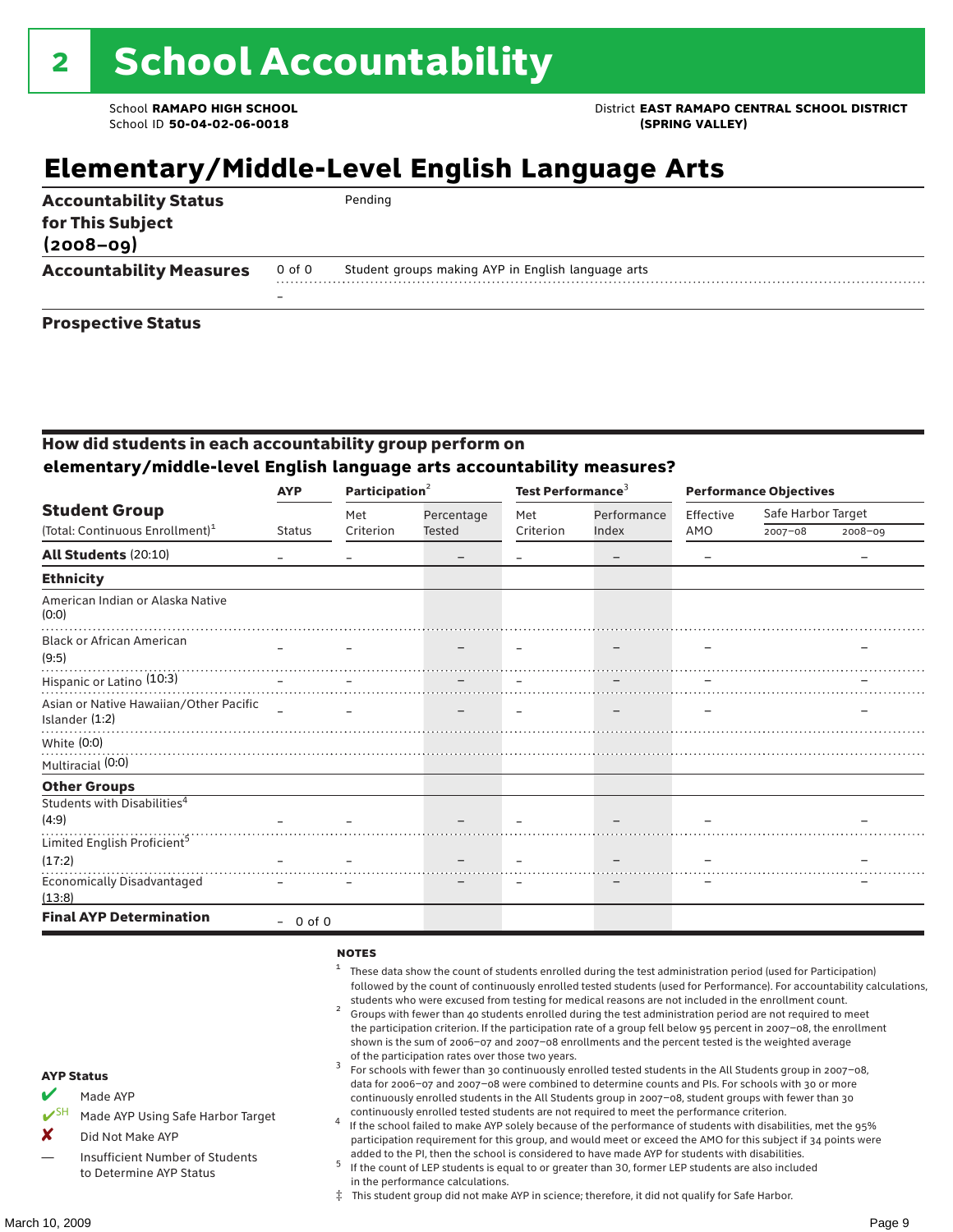### School **RAMAPO HIGH SCHOOL** District **EAST RAMAPO CENTRAL SCHOOL DISTRICT**

### **Elementary/Middle-Level Mathematics**

| <b>Accountability Status</b><br>for This Subject<br>$(2008 - 09)$ |        | Pending                                  |
|-------------------------------------------------------------------|--------|------------------------------------------|
| <b>Accountability Measures</b>                                    | 0 of 0 | Student groups making AYP in mathematics |
|                                                                   |        |                                          |
| <b>Prospective Status</b>                                         |        |                                          |

### How did students in each accountability group perform on **elementary/middle-level mathematics accountability measures?**

|                                                          | Participation <sup>2</sup><br><b>AYP</b> |           |            | Test Performance <sup>3</sup> |                   | <b>Performance Objectives</b> |                    |             |
|----------------------------------------------------------|------------------------------------------|-----------|------------|-------------------------------|-------------------|-------------------------------|--------------------|-------------|
| <b>Student Group</b>                                     |                                          | Met       | Percentage | Met<br>Criterion              | Performance       | Effective                     | Safe Harbor Target |             |
| (Total: Continuous Enrollment) <sup>1</sup>              | <b>Status</b>                            | Criterion | Tested     |                               | Index             | AMO                           | $2007 - 08$        | $2008 - 09$ |
| All Students (20:14)                                     |                                          |           |            |                               | $\qquad \qquad -$ |                               |                    |             |
| <b>Ethnicity</b>                                         |                                          |           |            |                               |                   |                               |                    |             |
| American Indian or Alaska Native<br>(0:0)                |                                          |           |            |                               |                   |                               |                    |             |
| <b>Black or African American</b>                         |                                          |           |            |                               |                   |                               |                    |             |
|                                                          |                                          |           |            |                               |                   |                               |                    |             |
| Asian or Native Hawaiian/Other Pacific<br>Islander (1:2) | $\overline{\phantom{a}}$                 |           |            |                               |                   |                               |                    |             |
| White (0:0)                                              |                                          |           |            |                               |                   |                               |                    |             |
| Multiracial (0:0)                                        |                                          |           |            |                               |                   |                               |                    |             |
| <b>Other Groups</b>                                      |                                          |           |            |                               |                   |                               |                    |             |
| Students with Disabilities <sup>4</sup><br>(4:9)         |                                          |           |            |                               |                   |                               |                    |             |
| Limited English Proficient <sup>5</sup>                  |                                          |           |            |                               |                   |                               |                    |             |
| (17:6)                                                   |                                          |           |            |                               |                   |                               |                    |             |
| <b>Economically Disadvantaged</b><br>(15:12)             |                                          |           |            |                               |                   |                               |                    |             |
| <b>Final AYP Determination</b>                           | $-0$ of 0                                |           |            |                               |                   |                               |                    |             |

#### **NOTES**

- $1$  These data show the count of students enrolled during the test administration period (used for Participation) followed by the count of continuously enrolled tested students (used for Performance). For accountability calculations,
- students who were excused from testing for medical reasons are not included in the enrollment count.<br><sup>2</sup> Groups with fewer than 40 students enrolled during the test administration period are not required to meet the participation criterion. If the participation rate of a group fell below 95 percent in 2007–08, the enrollment shown is the sum of 2006–07 and 2007–08 enrollments and the percent tested is the weighted average
- of the participation rates over those two years.<br><sup>3</sup> For schools with fewer than 30 continuously enrolled tested students in the All Students group in 2007–08, data for 2006–07 and 2007–08 were combined to determine counts and PIs. For schools with 30 or more continuously enrolled students in the All Students group in 2007–08, student groups with fewer than 30
- continuously enrolled tested students are not required to meet the performance criterion. <sup>4</sup> If the school failed to make AYP solely because of the performance of students with disabilities, met the 95% participation requirement for this group, and would meet or exceed the AMO for this subject if 34 points were added to the PI, then the school is considered to have made AYP for students with disabilities.
- $5$  If the count of LEP students is equal to or greater than 30, former LEP students are also included in the performance calculations.
- ‡ This student group did not make AYP in science; therefore, it did not qualify for Safe Harbor.

AYP Status Made AYP

X Did Not Make AYP

Made AYP Using Safe Harbor Target

Insufficient Number of Students to Determine AYP Status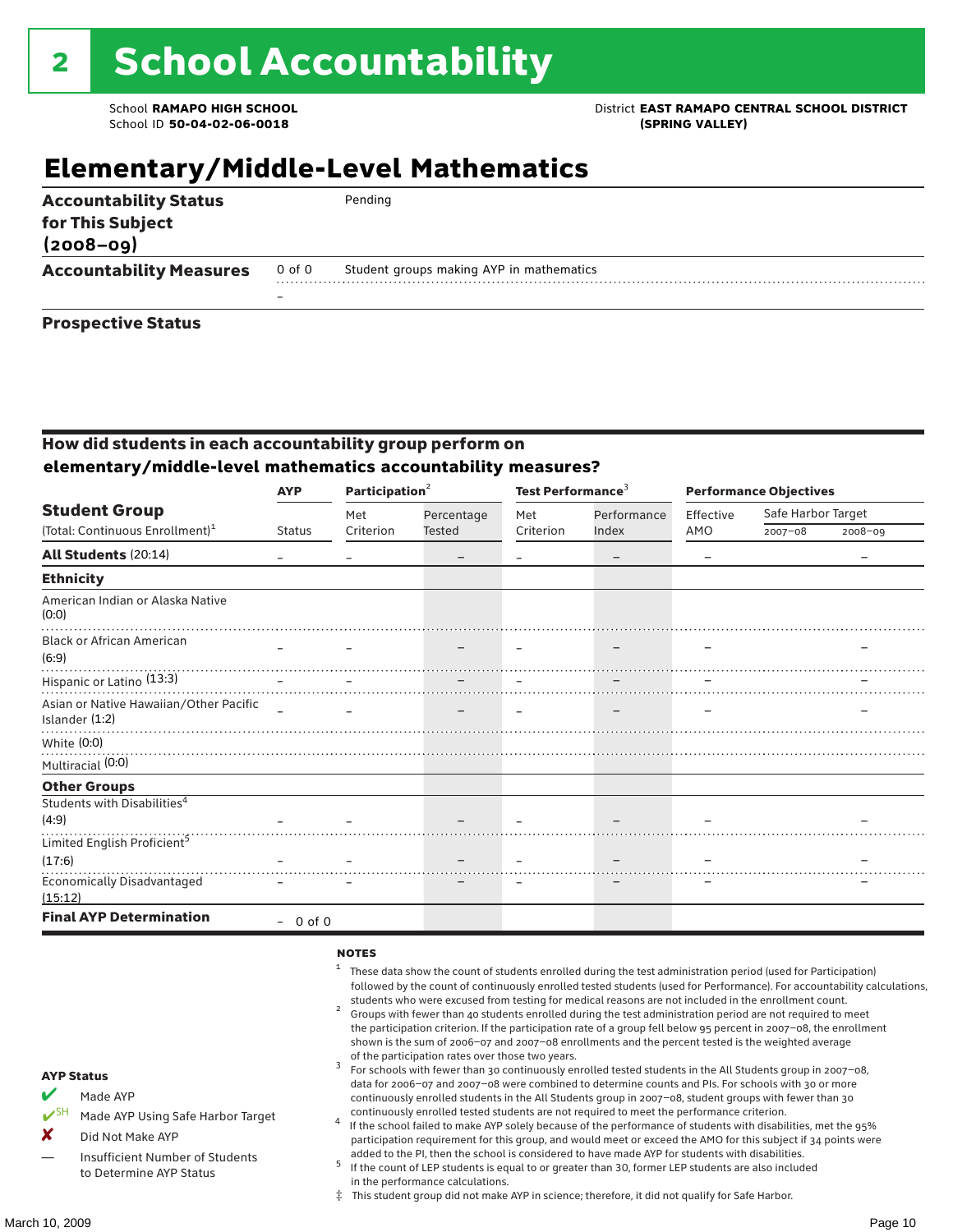School ID 50-04-02-06-0018

### School **RAMAPO HIGH SCHOOL**<br>School ID 50-04-02-06-0018<br>GPRING VALLEY)

### Elementary/Middle-Level Science

| <b>Accountability Status</b>   |        | Pending                              |
|--------------------------------|--------|--------------------------------------|
| for This Subject               |        |                                      |
| $(2008 - 09)$                  |        |                                      |
| <b>Accountability Measures</b> | 0 of 0 | Student groups making AYP in science |
|                                | –      |                                      |
| <b>Prospective Status</b>      |        |                                      |

### How did students in each accountability group perform on elementary/middle-level science accountability measures?

|                                                                                                                                                        | <b>AYP</b> |                      | Participation $2$                                                                                                                                                                                                                                                                                                                                                                                                                                                                                                                                                                                                                                                                                                                                                                                                                                                                                                                                                                                                                                    |               | Test Performance <sup>3</sup> |             | <b>Performance Objectives</b> |                 |                 |
|--------------------------------------------------------------------------------------------------------------------------------------------------------|------------|----------------------|------------------------------------------------------------------------------------------------------------------------------------------------------------------------------------------------------------------------------------------------------------------------------------------------------------------------------------------------------------------------------------------------------------------------------------------------------------------------------------------------------------------------------------------------------------------------------------------------------------------------------------------------------------------------------------------------------------------------------------------------------------------------------------------------------------------------------------------------------------------------------------------------------------------------------------------------------------------------------------------------------------------------------------------------------|---------------|-------------------------------|-------------|-------------------------------|-----------------|-----------------|
| <b>Student Group</b>                                                                                                                                   |            | Safe Harbor          | Met                                                                                                                                                                                                                                                                                                                                                                                                                                                                                                                                                                                                                                                                                                                                                                                                                                                                                                                                                                                                                                                  | Percentage    | Met                           | Performance | State                         | Progress Target |                 |
| (Total: Continuous Enrollment) <sup>1</sup>                                                                                                            |            | Status Qualification | Criterion                                                                                                                                                                                                                                                                                                                                                                                                                                                                                                                                                                                                                                                                                                                                                                                                                                                                                                                                                                                                                                            | <b>Tested</b> | Criterion                     | Index       | Standard                      |                 | 2007-08 2008-09 |
| All Students (21:10)                                                                                                                                   |            |                      |                                                                                                                                                                                                                                                                                                                                                                                                                                                                                                                                                                                                                                                                                                                                                                                                                                                                                                                                                                                                                                                      |               |                               |             | $\equiv$                      |                 |                 |
| <b>Ethnicity</b>                                                                                                                                       |            |                      |                                                                                                                                                                                                                                                                                                                                                                                                                                                                                                                                                                                                                                                                                                                                                                                                                                                                                                                                                                                                                                                      |               |                               |             |                               |                 |                 |
| American Indian or Alaska Native<br>(0:0)                                                                                                              |            |                      |                                                                                                                                                                                                                                                                                                                                                                                                                                                                                                                                                                                                                                                                                                                                                                                                                                                                                                                                                                                                                                                      |               |                               |             |                               |                 |                 |
| <b>Black or African American</b><br>(8:7)                                                                                                              |            |                      |                                                                                                                                                                                                                                                                                                                                                                                                                                                                                                                                                                                                                                                                                                                                                                                                                                                                                                                                                                                                                                                      |               |                               |             |                               |                 |                 |
| Hispanic or Latino (12:2)                                                                                                                              |            |                      |                                                                                                                                                                                                                                                                                                                                                                                                                                                                                                                                                                                                                                                                                                                                                                                                                                                                                                                                                                                                                                                      |               |                               |             |                               |                 |                 |
| Asian or Native Hawaiian/Other Pacific<br>Islander $(1:1)$                                                                                             |            |                      |                                                                                                                                                                                                                                                                                                                                                                                                                                                                                                                                                                                                                                                                                                                                                                                                                                                                                                                                                                                                                                                      |               |                               |             |                               |                 |                 |
| White (0:0)                                                                                                                                            |            |                      |                                                                                                                                                                                                                                                                                                                                                                                                                                                                                                                                                                                                                                                                                                                                                                                                                                                                                                                                                                                                                                                      |               |                               |             |                               |                 |                 |
| Multiracial (0:0)                                                                                                                                      |            |                      |                                                                                                                                                                                                                                                                                                                                                                                                                                                                                                                                                                                                                                                                                                                                                                                                                                                                                                                                                                                                                                                      |               |                               |             |                               |                 |                 |
| <b>Other Groups</b>                                                                                                                                    |            |                      |                                                                                                                                                                                                                                                                                                                                                                                                                                                                                                                                                                                                                                                                                                                                                                                                                                                                                                                                                                                                                                                      |               |                               |             |                               |                 |                 |
| <b>Students with Disabilities</b><br>(3:6)                                                                                                             |            |                      |                                                                                                                                                                                                                                                                                                                                                                                                                                                                                                                                                                                                                                                                                                                                                                                                                                                                                                                                                                                                                                                      |               |                               |             |                               |                 |                 |
| Limited English Proficient <sup>4</sup><br>(18:4)                                                                                                      |            |                      |                                                                                                                                                                                                                                                                                                                                                                                                                                                                                                                                                                                                                                                                                                                                                                                                                                                                                                                                                                                                                                                      |               |                               |             |                               |                 |                 |
| <b>Economically Disadvantaged</b><br>(13:9)                                                                                                            |            |                      |                                                                                                                                                                                                                                                                                                                                                                                                                                                                                                                                                                                                                                                                                                                                                                                                                                                                                                                                                                                                                                                      |               |                               |             |                               |                 |                 |
| <b>Final AYP Determination</b>                                                                                                                         | $-0$ of 0  |                      |                                                                                                                                                                                                                                                                                                                                                                                                                                                                                                                                                                                                                                                                                                                                                                                                                                                                                                                                                                                                                                                      |               |                               |             |                               |                 |                 |
|                                                                                                                                                        |            | <b>NOTES</b>         |                                                                                                                                                                                                                                                                                                                                                                                                                                                                                                                                                                                                                                                                                                                                                                                                                                                                                                                                                                                                                                                      |               |                               |             |                               |                 |                 |
| <b>AYP Status</b><br>V<br>Made AYP<br>$V^{SH}$<br>Made AYP Using Safe Harbor Target<br>x<br>Did Not Make AYP<br><b>Insufficient Number of Students</b> |            | 2<br>3               | These data show the count of students enrolled during the test administration period (used for Participation)<br>followed by the count of continuously enrolled tested students (used for Performance). For accountability calculations,<br>students who were excused from testing for medical reasons are not included in the enrollment count.<br>Groups with fewer than 40 students enrolled during the test administration period are not required to meet<br>the participation criterion. If the participation rate of a group fell below 80 percent in 2007-08, the enrollment<br>shown is the sum of 2006-07 and 2007-08 enrollments and the percent tested is the weighted average of the<br>participation rates over those two years.<br>Groups with fewer than 30 continuously enrolled tested students are not required to meet the performance criterion.<br>For schools with fewer than 30 continuously enrolled tested students in 2007-08, data for 2006-07 and 2007-08<br>were combined to determine counts and performance indices. |               |                               |             |                               |                 |                 |

were combined to determine counts and performance indices. <sup>4</sup> If the count of LEP students is equal to or greater than 30, former LEP students are also included in the performance calculations.

to Determine AYP Status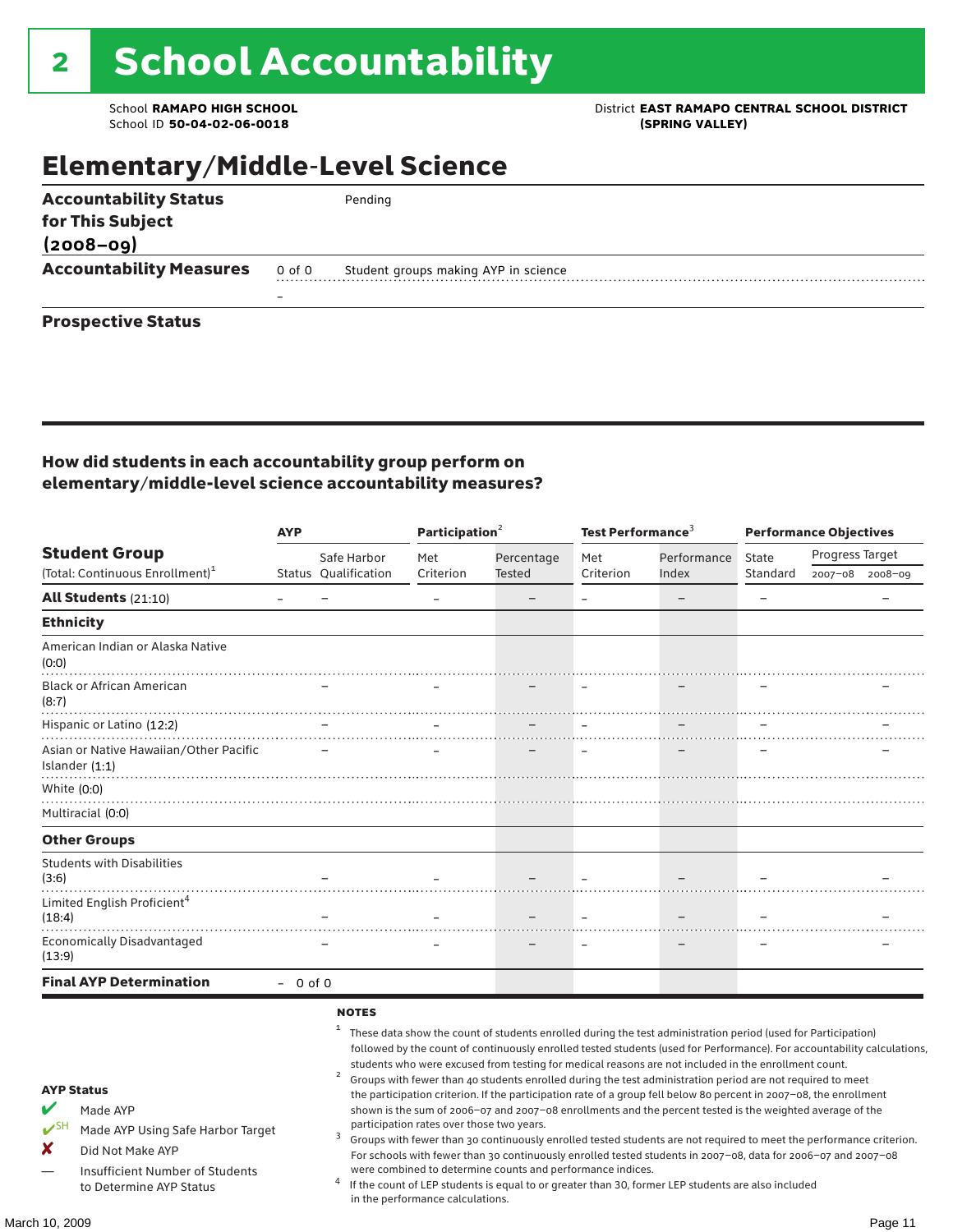### School **RAMAPO HIGH SCHOOL** District **EAST RAMAPO CENTRAL SCHOOL DISTRICT**

### **Secondary-Level English Language Arts**

| <b>Accountability Status</b><br>for This Subject<br>$(2008 - 09)$ |        | Good Standing                                          |
|-------------------------------------------------------------------|--------|--------------------------------------------------------|
| <b>Accountability Measures</b>                                    | 7 of 7 | Student groups making AYP in English language arts     |
|                                                                   |        | Made AYP                                               |
| <b>Prospective Status</b>                                         |        | This school will be in good standing in 2009-10. [101] |

### How did students in each accountability group perform on **secondary-level English language arts accountability measures?**

|                                                            | <b>AYP</b>                 | Participation $2$ |               | Test Performance <sup>3</sup> |             | <b>Performance Objectives</b> |                    |         |
|------------------------------------------------------------|----------------------------|-------------------|---------------|-------------------------------|-------------|-------------------------------|--------------------|---------|
| <b>Student Group</b>                                       |                            | Met               | Percentage    | Met                           | Performance | Effective                     | Safe Harbor Target |         |
| $(12th$ Graders: 2004 Cohort) <sup>1</sup>                 | <b>Status</b>              | Criterion         | <b>Tested</b> | Criterion                     | Index       | AMO                           | $2007 - 08$        | 2008-09 |
| All Students (406:370)                                     | V                          | V                 | 99%           | V                             | 171         | 159                           |                    |         |
| <b>Ethnicity</b>                                           |                            |                   |               |                               |             |                               |                    |         |
| American Indian or Alaska Native<br>(0:0)                  |                            |                   |               |                               |             |                               |                    |         |
| <b>Black or African American</b><br>(263:234)              | V                          | V                 | 99%           | V                             | 166         | 158                           |                    |         |
| Hispanic or Latino (47:42)                                 | V                          | V                 | 98%           | V                             | 176         | 150                           |                    |         |
| Asian or Native Hawaiian/Other Pacific<br>Islander (43:41) | $\boldsymbol{\mathcal{L}}$ | V                 | 100%          | V                             | 195         | 150                           |                    |         |
| White (53:53)                                              |                            | V                 | 96%           | V                             | 174         | 152                           |                    |         |
| Multiracial (0:0)                                          |                            |                   |               |                               |             |                               |                    |         |
| <b>Other Groups</b>                                        |                            |                   |               |                               |             |                               |                    |         |
| <b>Students with Disabilities</b><br>(32:37)               | $\mathbf{V}_{\text{SH}}$   |                   |               | $\mathbf{V}_{\text{SH}}$      | 100         | 149                           | 20                 | 110     |
| Limited English Proficient <sup>4</sup>                    |                            |                   |               |                               |             |                               |                    |         |
| (21:28)                                                    |                            |                   |               |                               |             |                               |                    |         |
| Economically Disadvantaged                                 | ✔                          | V                 | 99%           | V                             | 164         | 157                           |                    |         |
| (176:179)                                                  |                            |                   |               |                               |             |                               |                    |         |
| <b>Final AYP Determination</b>                             | $V$ 7 of 7                 |                   |               |                               |             |                               |                    |         |

#### notes

- <sup>1</sup> These data show the count of 12th graders in 2007–08 (used for Participation) followed by the count of students
- in the 2004 cohort (used for Performance).<br><sup>2</sup> Groups with fewer than 40 students in the 12th grade are not required to meet the participation criterion. If the participation rate of a group fell below 95 percent in 2007–08, the enrollment shown is the sum of 2006–07 and 2007–08 Grade 12 enrollments and the percent tested is the weighted average of the participation rates
- over those two years.  $^3$  For schools with fewer than 30 students in the 2004 cohort, data for 2003 and 2004 cohort members were combined to determine counts and PIs. For schools with 30 or more students in the 2004 cohort in the All Students
- group, groups with fewer than 30 students in the 2004 cohort are not required to meet the performance criterion. <sup>4</sup> If the count of LEP students is equal to or greater than 30, former LEP students are also included in the performance calculations.
- ‡ This student group did not make AYP in graduation rate; therefore, it did not qualify for Safe Harbor.
- Made AYP
- <del></del> I<sup>SH</sup> Made AYP Using Safe Harbor Target
- X Did Not Make AYP
- Insufficient Number of Students to Determine AYP Status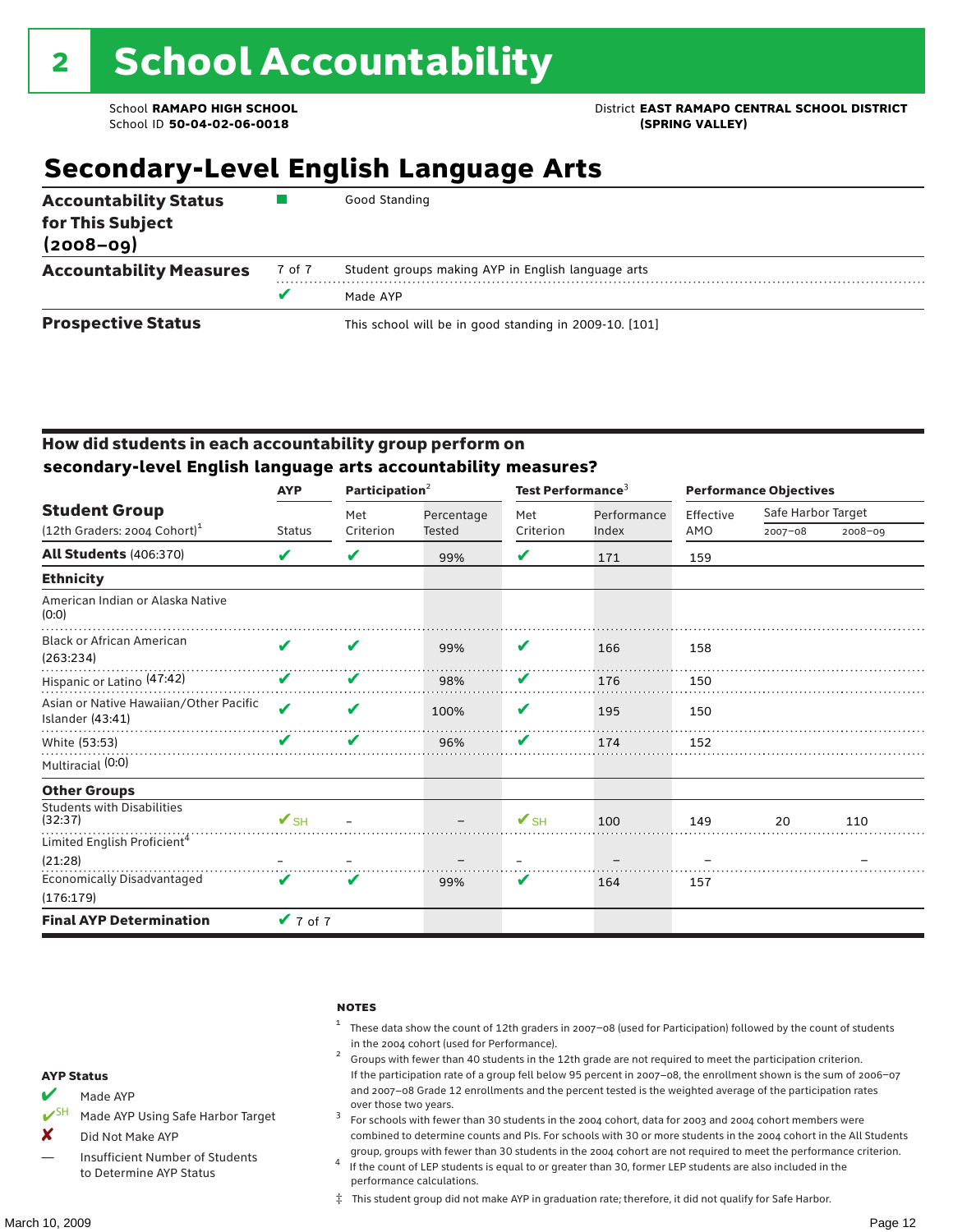### School **RAMAPO HIGH SCHOOL** District **EAST RAMAPO CENTRAL SCHOOL DISTRICT**

### **Secondary-Level Mathematics**

| <b>Accountability Status</b><br>for This Subject<br>$(2008 - 09)$ |        | Good Standing                                          |
|-------------------------------------------------------------------|--------|--------------------------------------------------------|
| <b>Accountability Measures</b>                                    | 7 of 7 | Student groups making AYP in mathematics               |
|                                                                   |        | Made AYP                                               |
| <b>Prospective Status</b>                                         |        | This school will be in good standing in 2009-10. [101] |

### How did students in each accountability group perform on **secondary-level mathematics accountability measures?**

|                                                            | <b>AYP</b>                 | Participation <sup>2</sup> |            | Test Performance <sup>3</sup> |                      | <b>Performance Objectives</b> |                    |             |
|------------------------------------------------------------|----------------------------|----------------------------|------------|-------------------------------|----------------------|-------------------------------|--------------------|-------------|
| <b>Student Group</b>                                       |                            | Met                        | Percentage | Met                           | Performance<br>Index | Effective                     | Safe Harbor Target |             |
| (12th Graders: 2004 Cohort) <sup>1</sup>                   | <b>Status</b>              | Criterion                  | Tested     | Criterion                     |                      | AMO                           | $2007 - 08$        | $2008 - 09$ |
| <b>All Students (406:370)</b>                              | V                          | V                          | 99%        | V                             | 170                  | 153                           |                    |             |
| <b>Ethnicity</b>                                           |                            |                            |            |                               |                      |                               |                    |             |
| American Indian or Alaska Native<br>(0:0)                  |                            |                            |            |                               |                      |                               |                    |             |
| <b>Black or African American</b><br>(263:234)              | ✔                          | V                          | 98%        | V                             | 162                  | 152                           |                    |             |
| Hispanic or Latino (47:42)                                 | ✔                          | V                          | 100%       | V                             | 190                  | 144                           |                    |             |
| Asian or Native Hawaiian/Other Pacific<br>Islander (43:41) | $\boldsymbol{\mathcal{L}}$ | V                          | 100%       | V                             | 195                  | 144                           |                    |             |
| White (53:53)                                              | v                          | V                          | 98%        | V                             | 170                  | 146                           |                    |             |
| Multiracial (0:0)                                          |                            |                            |            |                               |                      |                               |                    |             |
| <b>Other Groups</b>                                        |                            |                            |            |                               |                      |                               |                    |             |
| <b>Students with Disabilities</b><br>(32:37)               | $\mathbf{V}_{\text{SH}}$   |                            |            | $\mathbf{V}_{\text{SH}}$      | 114                  | 143                           | 20                 | 123         |
| Limited English Proficient <sup>4</sup>                    |                            |                            |            |                               |                      |                               |                    |             |
| (21:28)                                                    |                            |                            |            |                               |                      |                               |                    |             |
| <b>Economically Disadvantaged</b>                          | ✔                          | V                          | 98%        | V                             | 164                  | 151                           |                    |             |
| (176:179)                                                  |                            |                            |            |                               |                      |                               |                    |             |
| <b>Final AYP Determination</b>                             | $V$ 7 of 7                 |                            |            |                               |                      |                               |                    |             |

#### **NOTES**

- <sup>1</sup> These data show the count of 12th graders in 2007–08 (used for Participation) followed by the count of students
- in the 2004 cohort (used for Performance).<br><sup>2</sup> Groups with fewer than 40 students in the 12th grade are not required to meet the participation criterion. If the participation rate of a group fell below 95 percent in 2007–08, the enrollment shown is the sum of 2006–07 and 2007–08 Grade 12 enrollments and the percent tested is the weighted average of the participation rates
- over those two years.  $^3$  For schools with fewer than 30 students in the 2004 cohort, data for 2003 and 2004 cohort members were combined to determine counts and PIs. For schools with 30 or more students in the 2004 cohort in the All Students
- group, groups with fewer than 30 students in the 2004 cohort are not required to meet the performance criterion. <sup>4</sup> If the count of LEP students is equal to or greater than 30, former LEP students are also included in the performance calculations.
- ‡ This student group did not make AYP in graduation rate; therefore, it did not qualify for Safe Harbor.
- Made AYP
- ✔SH Made AYP Using Safe Harbor Target
- X Did Not Make AYP
- Insufficient Number of Students to Determine AYP Status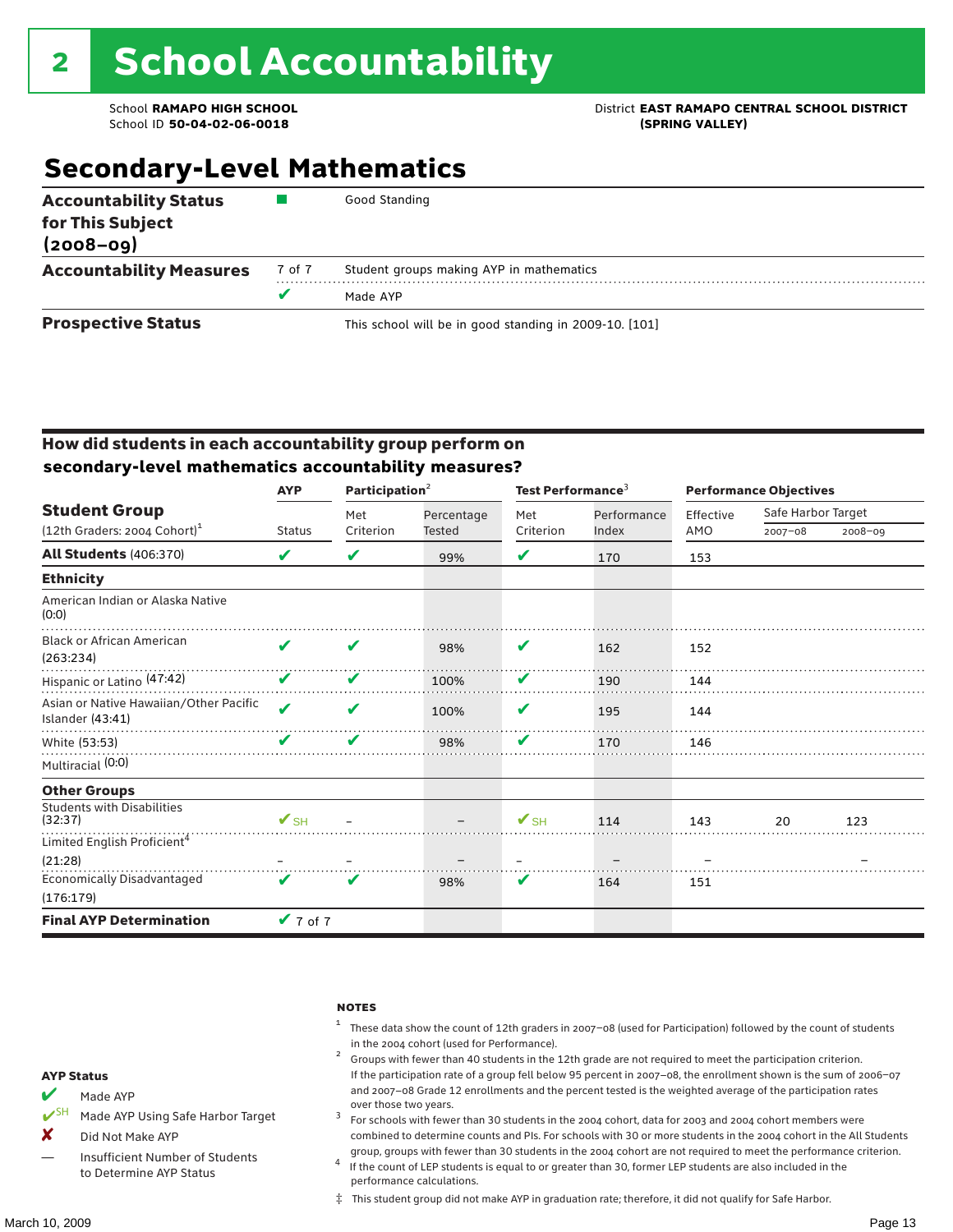# 2 School Accountability

School ID **50-04-02-06-0018 (SPRING VALLEY)**

School **RAMAPO HIGH SCHOOL** District **EAST RAMAPO CENTRAL SCHOOL DISTRICT**

### Graduation Rate

| <b>Accountability Status</b><br>for This Indicator<br>$(2008 - 09)$ |        | Good Standing                                          |
|---------------------------------------------------------------------|--------|--------------------------------------------------------|
| <b>Accountability Measures</b>                                      | 1 of 1 | Student groups making AYP in graduation rate           |
|                                                                     | v      | Made AYP                                               |
| <b>Prospective Status</b>                                           |        | This school will be in good standing in 2009-10. [101] |

#### How did students in each accountability group perform on graduation rate accountability measures?

|                                                            |               | <b>Graduation</b> |                   | <b>Objectives</b> |             |                 |  |
|------------------------------------------------------------|---------------|-------------------|-------------------|-------------------|-------------|-----------------|--|
| <b>Student Group</b>                                       |               | Met               | Graduation        | State             |             | Progress Target |  |
| (Cohort Count) <sup>1</sup>                                | <b>AYP</b>    | Criterion         | Rate <sup>2</sup> | Standard          | $2007 - 08$ | $2008 - 09$     |  |
| All Students (419)                                         | V             | V                 | 76%               | 55%               |             |                 |  |
| <b>Ethnicity</b>                                           |               |                   |                   |                   |             |                 |  |
| American Indian or<br>Alaska Native (2)                    |               |                   |                   |                   |             |                 |  |
| Black or African<br>American (265)                         |               | V                 | 77%               | 55%               |             |                 |  |
| Hispanic or<br>Latino (48)                                 |               | V                 | 67%               | 55%               |             |                 |  |
| Asian or Native<br>Hawaiian/Other<br>Pacific Islander (54) |               | ✔                 | 74%               | 55%               |             |                 |  |
| White (50)                                                 |               | V                 | 80%               | 55%               |             |                 |  |
| Multiracial (0)                                            |               |                   |                   |                   |             |                 |  |
| <b>Other Groups</b>                                        |               |                   |                   |                   |             |                 |  |
| Students with<br>Disabilities (28)                         |               |                   |                   |                   |             |                 |  |
| Limited English<br>Proficient <sup>3</sup> (48)            |               |                   | 48%               | 55%               | 1%          | 49%             |  |
| Economically<br>Disadvantaged (175)                        |               |                   | 70%               | 55%               |             |                 |  |
| <b>Final AYP</b><br><b>Determination</b>                   | $\vee$ 1 of 1 |                   |                   |                   |             |                 |  |

**NOTES** 

<sup>1</sup> Graduation-rate total cohort differs from the accountability cohort in that the graduation-rate total cohort includes students who left school prior to BEDS day of the fourth year after first entering

grade 9 and students who enrolled after BEDS day of the fourth year after first entering grade 9.<br>
<sup>2</sup> Percentage of the 2003 cohort that earned a local or Regents diploma by August 31, 2007.<br>
<sup>3</sup> If the count of LEP stud

in the performance calculations.

### Graduation Rate Information

For a school or a district to make AYP in graduation rate, the percentage of 2003 graduation-rate total cohort members earning a local or Regents diploma by August 31, 2007 for the "All Students" group must equal or exceed the Graduation-Rate Standard or the Graduation-Rate Progress Target for 2007–08.

The Graduation Rate Standard is the criterion value that represents a minimally satisfactory percentage of cohort members earning a local diploma. The State Graduation-Rate Standard for the 2003 cohort is 55 percent. The Commissioner may raise the Graduation-Rate Standard at his discretion in future years.

The 2007–08 Graduation-Rate Progress Target is calculated by adding one point to the percentage of the 2002 cohort earning a local or Regents diploma by August 31, 2006. The 2008–09 Graduation-Rate Progress Target is calculated by adding one point to the percentage of the 2003 cohort earning a local or Regents diploma by August 31, 2007. This target is provided for each group whose percentage earning a local or Regents diploma by August 31, 2007 is below the Graduation-Rate Standard in 2007–08 (55%). Groups with fewer than 30 cohort members are not subject to this criterion.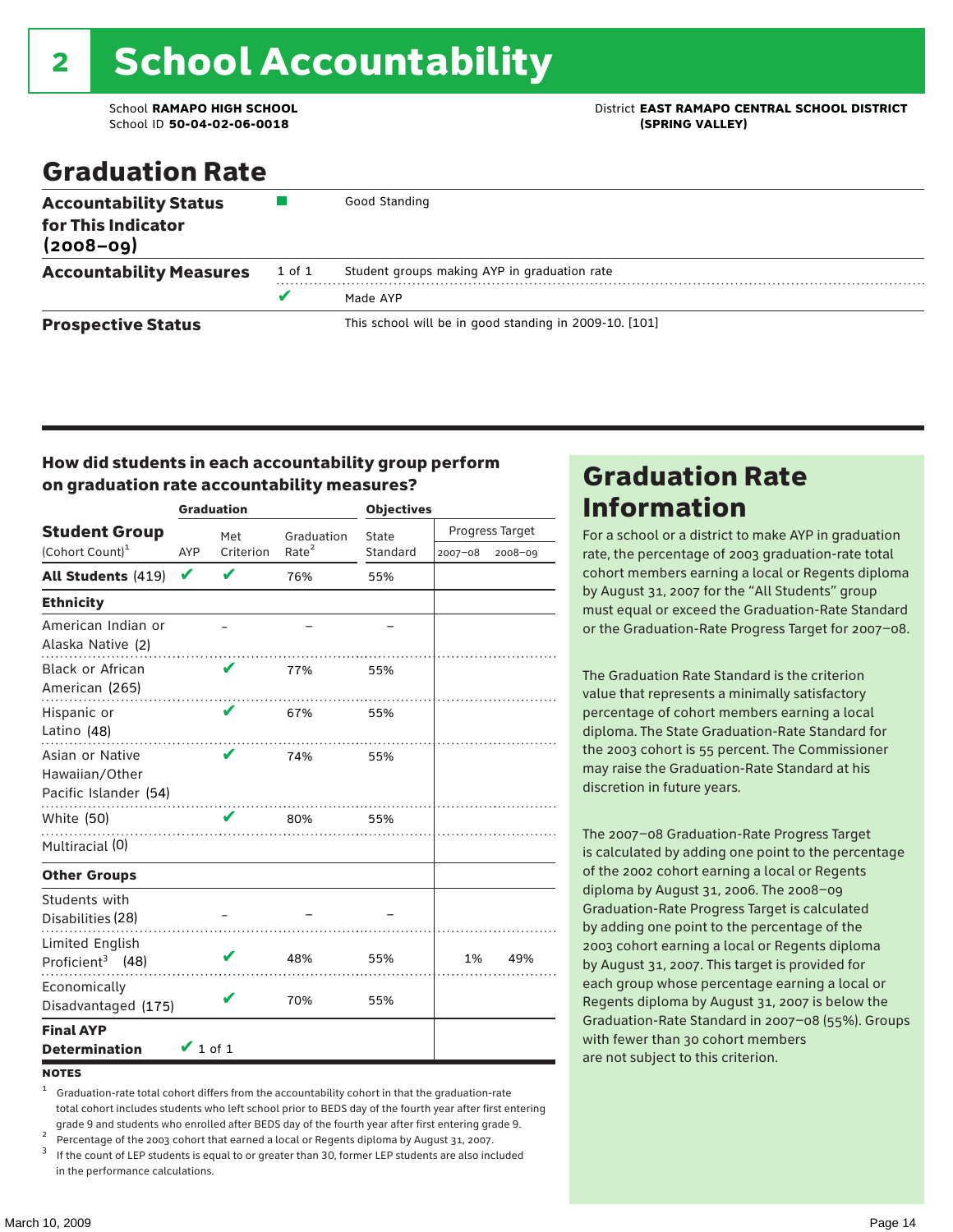### Summary of 2007–08 School Performance

Performance on the State assessments in English language arts, mathematics, and science at the elementary and middle levels is reported in terms of mean scores and the percentage of tested students scoring at or above Level 2, Level 3, and Level 4. Performance on the State assessments in ELA and mathematics at the secondary level is reported in terms of the percentage of students in a cohort scoring at these levels.

|                              | Percentage of students that<br>scored at or above Level 3 | Total<br>Tested                                           |                      |
|------------------------------|-----------------------------------------------------------|-----------------------------------------------------------|----------------------|
| <b>English Language Arts</b> | 0%                                                        | 50%                                                       | 100%                 |
| Grade 8                      |                                                           |                                                           | 3                    |
| <b>Mathematics</b>           |                                                           |                                                           |                      |
| Grade 8                      | 0%                                                        |                                                           | 13                   |
| <b>Science</b>               |                                                           |                                                           |                      |
| Grade 8                      | 0%                                                        |                                                           | 10                   |
|                              |                                                           | Percentage of students that<br>scored at or above Level 3 | 2004 Total<br>Cohort |
| <b>Secondary Level</b>       | 0%                                                        | 50%                                                       | 100%                 |
| English                      | 72%                                                       |                                                           | 415                  |
| <b>Mathematics</b>           | 72%                                                       |                                                           | 415                  |

School **RAMAPO HIGH SCHOOL** District **EAST RAMAPO CENTRAL SCHOOL DISTRICT**

### About the Performance Level Descriptors

#### Level 1: Not Meeting Learning Standards.

Student performance does not demonstrate an understanding of the content expected in the subject and grade level.

#### Level 2: Partially Meeting Learning Standards.

Student performance demonstrates a partial understanding of the content expected in the subject and grade level.

#### Level 3: Meeting Learning Standards.

Student performance demonstrates an understanding of the content expected in the subject and grade level.

#### Level 4: Meeting Learning Standards with Distinction.

Student performance demonstrates a thorough understanding of the content expected in the subject and grade level.

#### How are Need/Resource Capacity (N/RC) categories determined?

Districts are divided into high, average, and low need categories based on their ability to meet the special needs of their students with local resources. Districts in the high need category are subdivided into four categories based on enrollment size and, in some cases, number of students per square mile. More information about the categories can be found in the *Report to the Governor and the Legislature on the Educational Status of the State's Schools* at www.emsc.nysed.gov/irts.

#### What are Similar Schools?

In this section, this school's performance is compared with that of similar schools.

Within each N/RC category, the Department identifies Similar Schools: schools that serve similar students and have similar resources. Each school report card compares the school's performance with that of similar schools. The following factors are considered in grouping schools: a) the grade level served by the school and b) rates of student poverty and limited English proficiency. Student poverty levels are indicated by determining the percentage of children in each school who participate in the free-lunch program. By combining these factors, a measure of student need is created and used to place schools into relatively low (lowest quartile), relatively high (highest quartile), and typical (mid-range) groups.

### This School's Similar Schools Group: **45**

All schools in this group are secondary level schools in urban or suburban school districts with high student needs in relation to district resources.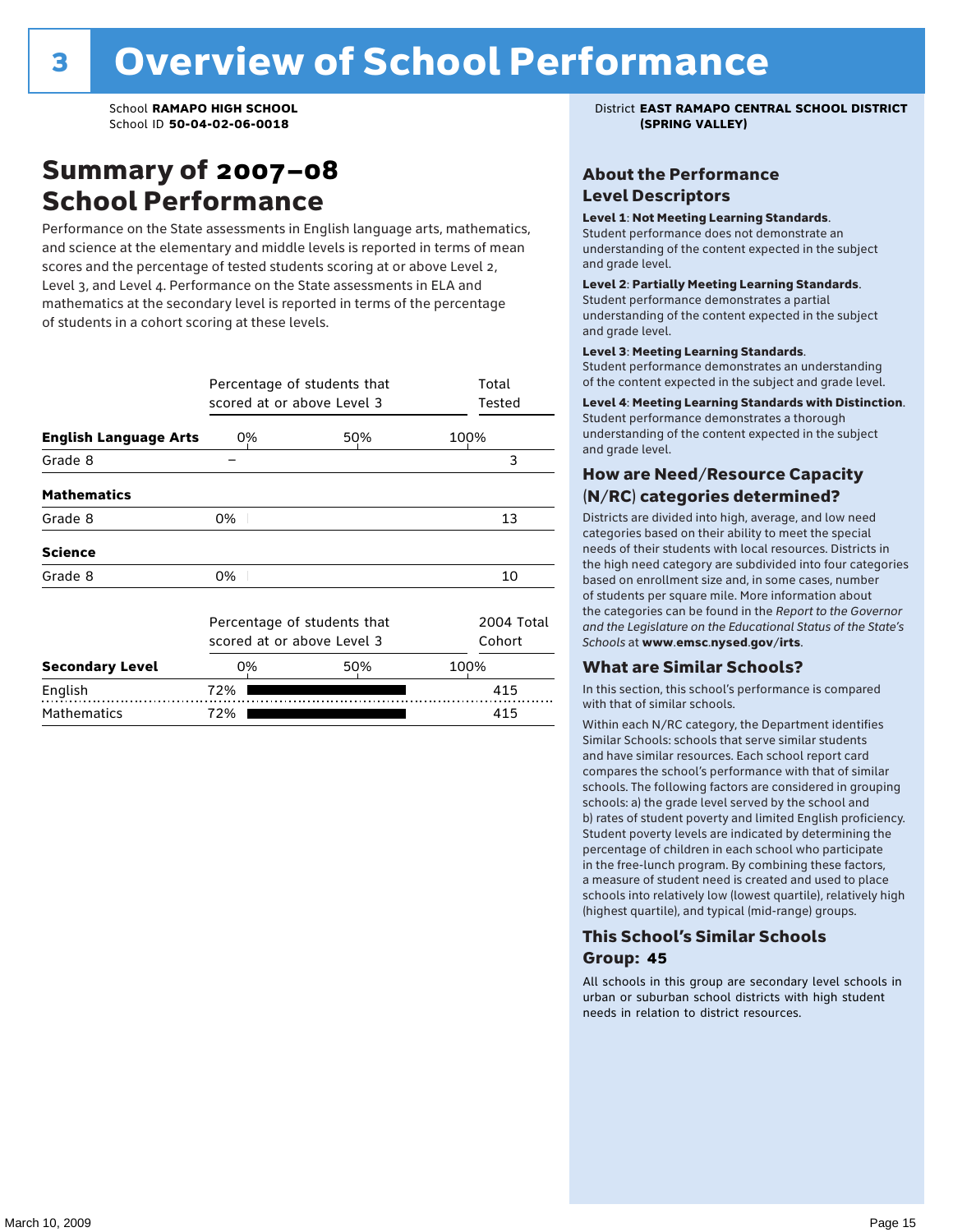School **RAMAPO HIGH SCHOOL** District **EAST RAMAPO CENTRAL SCHOOL DISTRICT**

## **This School's Results in Grade 7 English Language Arts**

|                                   | <b>This School</b> |                                 |                                 |         | <b>Similar Schools</b>          |                                 |   |  |  |
|-----------------------------------|--------------------|---------------------------------|---------------------------------|---------|---------------------------------|---------------------------------|---|--|--|
|                                   |                    | Percentage scoring at level(s): |                                 |         | Percentage scoring at level(s): |                                 |   |  |  |
|                                   | $2 - 4$            | $3 - 4$                         | 4                               | $2 - 4$ | $3 - 4$                         | 4                               |   |  |  |
| Range:                            |                    |                                 |                                 |         |                                 |                                 |   |  |  |
| 100%                              |                    |                                 |                                 |         |                                 |                                 |   |  |  |
|                                   |                    |                                 |                                 |         |                                 |                                 |   |  |  |
|                                   |                    |                                 |                                 |         |                                 |                                 |   |  |  |
|                                   |                    |                                 |                                 |         |                                 |                                 |   |  |  |
| $2007 - 08$                       |                    |                                 |                                 |         |                                 |                                 |   |  |  |
| $2006 - 07$                       |                    |                                 |                                 |         |                                 |                                 |   |  |  |
|                                   |                    |                                 |                                 |         |                                 |                                 |   |  |  |
| Number of Tested Students:        |                    |                                 |                                 |         |                                 |                                 |   |  |  |
|                                   |                    | 2007-08 School Year             |                                 |         | 2006-07 School Year             |                                 |   |  |  |
| <b>Results by</b>                 | Total              |                                 | Percentage scoring at level(s): | Total   |                                 | Percentage scoring at level(s): |   |  |  |
| <b>Student Group</b>              | Tested             | $2 - 4$                         | $3 - 4$<br>4                    | Tested  | $2 - 4$                         | $3 - 4$                         | 4 |  |  |
| <b>All Students</b>               |                    |                                 |                                 |         |                                 |                                 |   |  |  |
| Female                            |                    |                                 |                                 |         |                                 |                                 |   |  |  |
| Male                              |                    |                                 |                                 |         |                                 |                                 |   |  |  |
| American Indian or Alaska Native  |                    |                                 |                                 |         |                                 |                                 |   |  |  |
| Black or African American         |                    |                                 |                                 |         |                                 |                                 |   |  |  |
| Hispanic or Latino                |                    |                                 |                                 |         |                                 |                                 |   |  |  |
| Asian or Native Hawaiian/Other    |                    |                                 |                                 |         |                                 |                                 |   |  |  |
| Pacific Islander                  |                    |                                 |                                 |         |                                 |                                 |   |  |  |
| White                             |                    |                                 |                                 |         |                                 |                                 |   |  |  |
| Multiracial                       |                    |                                 |                                 |         |                                 |                                 |   |  |  |
| Small Group Totals                |                    |                                 |                                 |         |                                 |                                 |   |  |  |
| <b>General-Education Students</b> |                    |                                 |                                 |         |                                 |                                 |   |  |  |
| <b>Students with Disabilities</b> |                    |                                 |                                 |         |                                 |                                 |   |  |  |
| English Proficient                |                    |                                 |                                 |         |                                 |                                 |   |  |  |
| Limited English Proficient        |                    |                                 |                                 |         |                                 |                                 |   |  |  |
| Economically Disadvantaged        |                    |                                 |                                 |         |                                 |                                 |   |  |  |
| Not Disadvantaged                 |                    |                                 |                                 |         |                                 |                                 |   |  |  |
| Migrant                           |                    |                                 |                                 |         |                                 |                                 |   |  |  |
| Not Migrant                       |                    |                                 |                                 |         |                                 |                                 |   |  |  |
| NATES                             |                    |                                 |                                 |         |                                 |                                 |   |  |  |

NOTES<br>The – symbol indicates that data for a group of students have been suppressed. If a group has fewer than five students,<br>data for that group and the next smallest group(s) are suppressed to protect the privacy of indi

| <b>Other</b>                                                                            |                 | 2007-08 School Year                    |         |     |                 | 2006-07 School Year                    |         |     |  |
|-----------------------------------------------------------------------------------------|-----------------|----------------------------------------|---------|-----|-----------------|----------------------------------------|---------|-----|--|
| <b>Assessments</b>                                                                      | Total<br>Tested | Number scoring at level(s):<br>$2 - 4$ | $3 - 4$ | 4   | Total<br>Tested | Number scoring at level(s):<br>$2 - 4$ | $3 - 4$ | 4   |  |
| New York State Alternate Assessment<br>(NYSAA): Grade 7 Equivalent                      |                 |                                        |         |     |                 |                                        |         |     |  |
| New York State English as a Second<br>Language Achievement Test (NYSESLAT)t:<br>Grade 7 |                 | N/A                                    | N/A     | N/A | 0               | N/A                                    | N/A     | N/A |  |

† These counts represent recently arrived LEP students who used the NYSESLAT to fulfill the English language arts participation requirement.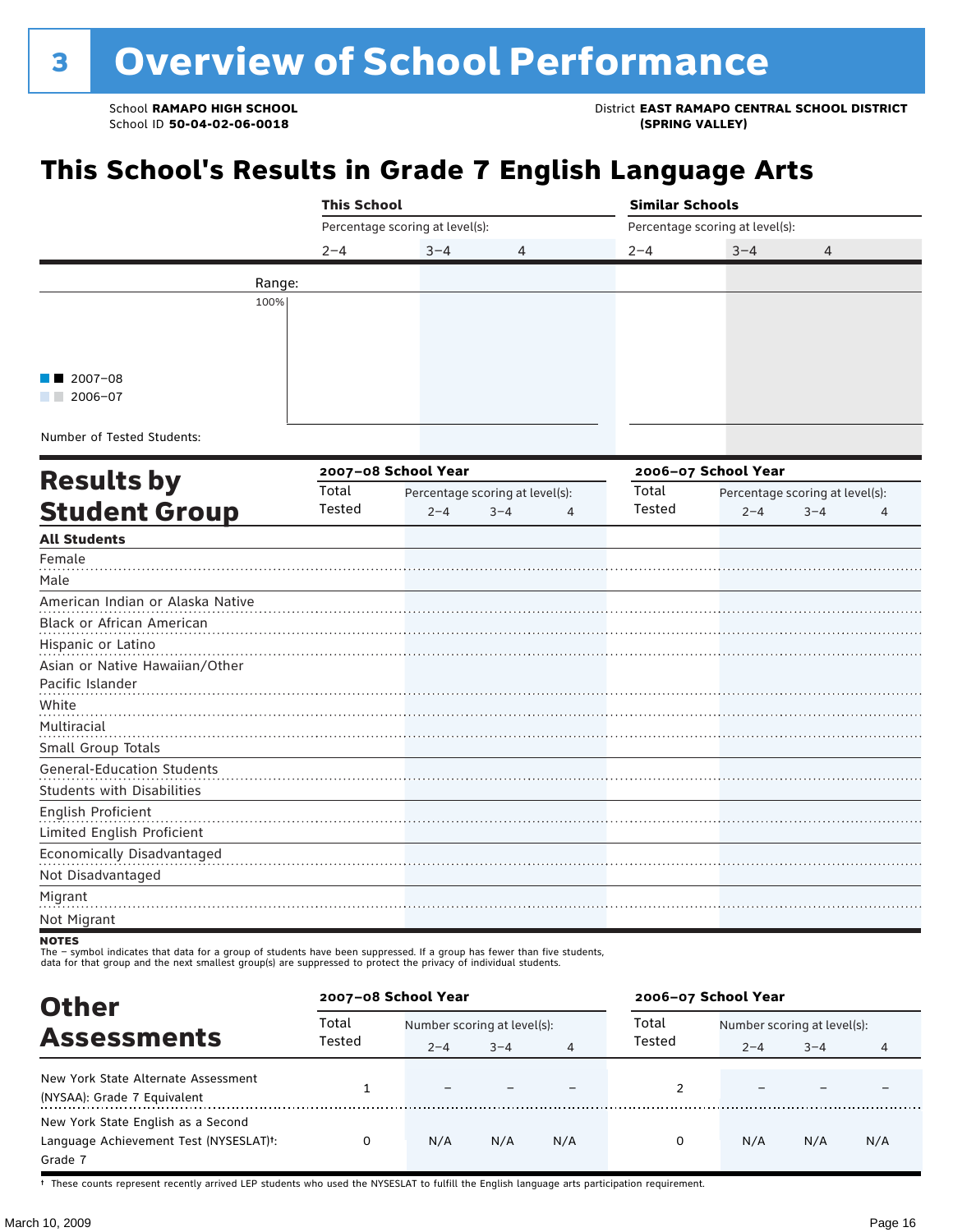School **RAMAPO HIGH SCHOOL**<br>School ID 50-04-02-06-0018<br>GPRING VALLEY)

## **This School's Results in Grade 7 Mathematics**

|                                                         | <b>This School</b> |                                 |                                 |         | <b>Similar Schools</b>          |                                 |                |  |  |
|---------------------------------------------------------|--------------------|---------------------------------|---------------------------------|---------|---------------------------------|---------------------------------|----------------|--|--|
|                                                         |                    | Percentage scoring at level(s): |                                 |         | Percentage scoring at level(s): |                                 |                |  |  |
|                                                         | $2 - 4$            | $3 - 4$                         | 4                               | $2 - 4$ | $3 - 4$                         | 4                               |                |  |  |
|                                                         | Range:             |                                 |                                 |         |                                 |                                 |                |  |  |
|                                                         | 100%               |                                 |                                 |         |                                 |                                 |                |  |  |
|                                                         |                    |                                 |                                 |         |                                 |                                 |                |  |  |
|                                                         |                    |                                 |                                 |         |                                 |                                 |                |  |  |
|                                                         |                    |                                 |                                 |         |                                 |                                 |                |  |  |
| $2007 - 08$<br>$12006 - 07$                             |                    |                                 |                                 |         |                                 |                                 |                |  |  |
|                                                         |                    |                                 |                                 |         |                                 |                                 |                |  |  |
| Number of Tested Students:                              |                    |                                 |                                 |         |                                 |                                 |                |  |  |
|                                                         |                    | 2007-08 School Year             |                                 |         | 2006-07 School Year             |                                 |                |  |  |
| <b>Results by</b>                                       | Total              |                                 | Percentage scoring at level(s): | Total   |                                 | Percentage scoring at level(s): |                |  |  |
| <b>Student Group</b>                                    | Tested             | $2 - 4$                         | $3 - 4$<br>$\overline{4}$       | Tested  | $2 - 4$                         | $3 - 4$                         | $\overline{4}$ |  |  |
| <b>All Students</b>                                     |                    |                                 |                                 |         |                                 |                                 |                |  |  |
| Female                                                  |                    |                                 |                                 |         |                                 |                                 |                |  |  |
| Male                                                    |                    |                                 |                                 |         |                                 |                                 |                |  |  |
| American Indian or Alaska Native                        |                    |                                 |                                 |         |                                 |                                 |                |  |  |
| Black or African American                               |                    |                                 |                                 |         |                                 |                                 |                |  |  |
| Hispanic or Latino                                      |                    |                                 |                                 |         |                                 |                                 |                |  |  |
| Asian or Native Hawaiian/Other                          |                    |                                 |                                 |         |                                 |                                 |                |  |  |
| Pacific Islander                                        |                    |                                 |                                 |         |                                 |                                 |                |  |  |
| White                                                   |                    |                                 |                                 |         |                                 |                                 |                |  |  |
| Multiracial                                             |                    |                                 |                                 |         |                                 |                                 |                |  |  |
| Small Group Totals<br><b>General-Education Students</b> |                    |                                 |                                 |         |                                 |                                 |                |  |  |
| <b>Students with Disabilities</b>                       |                    |                                 |                                 |         |                                 |                                 |                |  |  |
| English Proficient                                      |                    |                                 |                                 |         |                                 |                                 |                |  |  |
| Limited English Proficient                              |                    |                                 |                                 |         |                                 |                                 |                |  |  |
| Economically Disadvantaged                              |                    |                                 |                                 |         |                                 |                                 |                |  |  |
| Not Disadvantaged                                       |                    |                                 |                                 |         |                                 |                                 |                |  |  |
| Migrant                                                 |                    |                                 |                                 |         |                                 |                                 |                |  |  |
| Not Migrant                                             |                    |                                 |                                 |         |                                 |                                 |                |  |  |

The – symbol indicates that data for a group of students have been suppressed. If a group has fewer than five students,<br>data for that group and the next smallest group(s) are suppressed to protect the privacy of individual

| <b>Other</b>                                                       |                                               | 2007-08 School Year |         |                          |        | 2006-07 School Year         |         |                |  |
|--------------------------------------------------------------------|-----------------------------------------------|---------------------|---------|--------------------------|--------|-----------------------------|---------|----------------|--|
|                                                                    | Total<br>Total<br>Number scoring at level(s): |                     |         |                          |        | Number scoring at level(s): |         |                |  |
| <b>Assessments</b>                                                 | Tested                                        | $2 - 4$             | $3 - 4$ |                          | Tested | $2 - 4$                     | $3 - 4$ | $\overline{a}$ |  |
| New York State Alternate Assessment<br>(NYSAA): Grade 7 Equivalent |                                               |                     |         | $\overline{\phantom{0}}$ |        | -                           | -       |                |  |

**NOTES**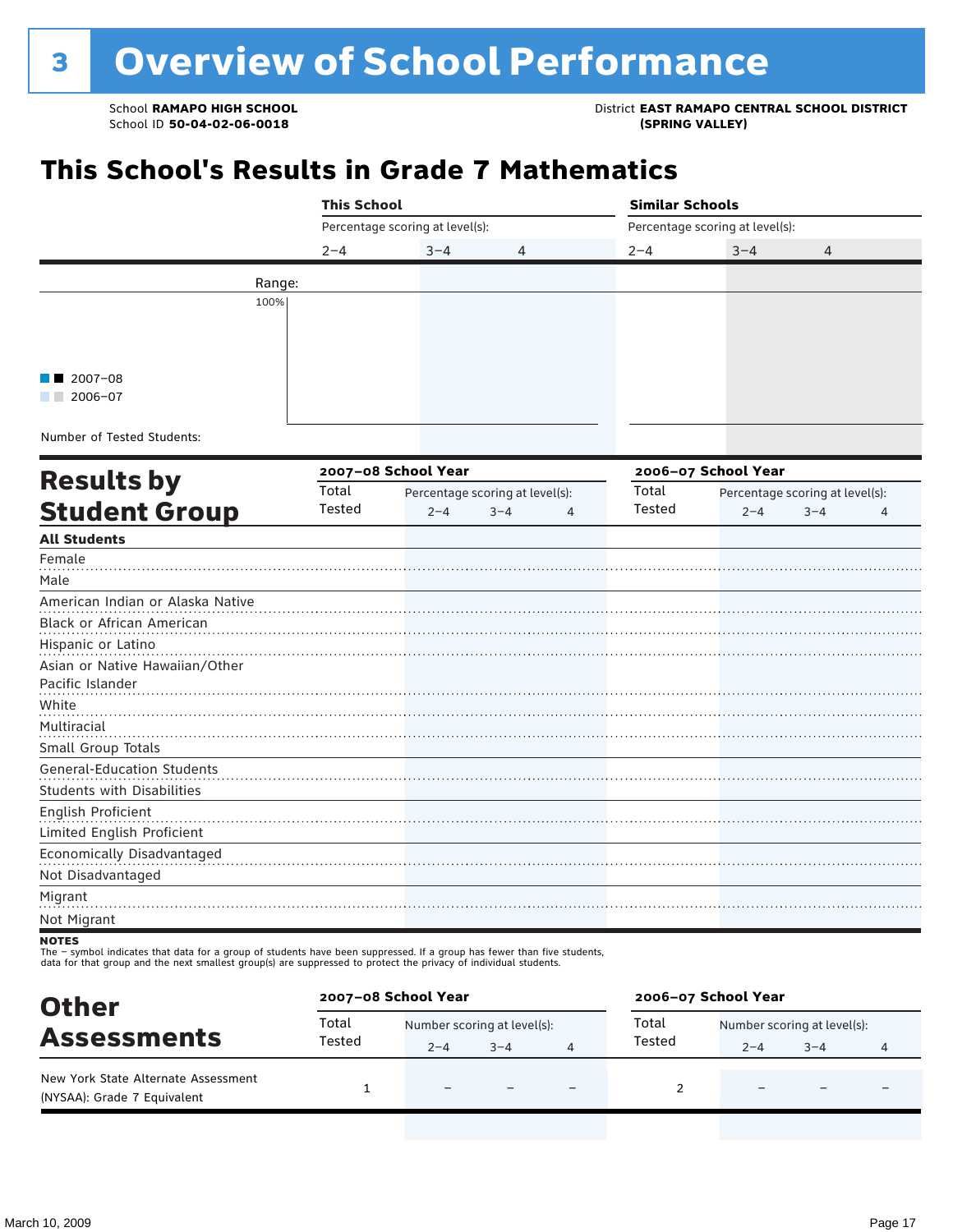## **This School's Results in Grade 8 English Language Arts**

|                                                                                                                 |        | <b>This School</b>              |         |                | <b>Similar Schools</b> |                                 |                |  |
|-----------------------------------------------------------------------------------------------------------------|--------|---------------------------------|---------|----------------|------------------------|---------------------------------|----------------|--|
|                                                                                                                 |        | Percentage scoring at level(s): |         |                |                        | Percentage scoring at level(s): |                |  |
|                                                                                                                 |        | $2 - 4$                         | $3 - 4$ | $\overline{4}$ | $2 - 4$                | $3 - 4$                         | $\overline{4}$ |  |
| 2008 Mean Score: $-$                                                                                            | Range: | 602-790                         | 650-790 | 715-790        |                        |                                 |                |  |
|                                                                                                                 | 100%   |                                 |         |                |                        |                                 |                |  |
|                                                                                                                 |        |                                 |         |                |                        |                                 |                |  |
|                                                                                                                 |        |                                 |         |                |                        |                                 |                |  |
| $\blacksquare$ 2007-08                                                                                          |        |                                 |         |                |                        |                                 |                |  |
| 2006-07                                                                                                         |        |                                 |         |                |                        |                                 |                |  |
| $\mathbf{r}$ . The contract of $\mathbf{r}$ and $\mathbf{r}$ and $\mathbf{r}$ and $\mathbf{r}$ and $\mathbf{r}$ |        |                                 |         |                |                        |                                 |                |  |

Number of Tested Students:

|                                   |                | 2007-08 School Year |                                 |   |        | 2006-07 School Year<br>Percentage scoring at level(s):<br>$2 - 4$<br>$3 - 4$<br>4 |  |  |
|-----------------------------------|----------------|---------------------|---------------------------------|---|--------|-----------------------------------------------------------------------------------|--|--|
| <b>Results by</b>                 | Total          |                     | Percentage scoring at level(s): |   | Total  |                                                                                   |  |  |
| <b>Student Group</b>              | Tested         | $2 - 4$             | $3 - 4$                         | 4 | Tested |                                                                                   |  |  |
| <b>All Students</b>               | 3              |                     |                                 |   |        |                                                                                   |  |  |
| Female                            |                |                     |                                 |   |        |                                                                                   |  |  |
| Male                              | $\mathcal{P}$  |                     |                                 |   |        |                                                                                   |  |  |
| American Indian or Alaska Native  |                |                     |                                 |   |        |                                                                                   |  |  |
| Black or African American         |                |                     |                                 |   |        |                                                                                   |  |  |
| Hispanic or Latino                | $\frac{3}{2}$  |                     |                                 |   |        |                                                                                   |  |  |
| Asian or Native Hawaiian/Other    |                |                     |                                 |   |        |                                                                                   |  |  |
| Pacific Islander                  |                |                     |                                 |   |        |                                                                                   |  |  |
| White                             |                |                     |                                 |   |        |                                                                                   |  |  |
| Multiracial                       |                |                     |                                 |   |        |                                                                                   |  |  |
| Small Group Totals                | 3              |                     |                                 |   |        |                                                                                   |  |  |
| General-Education Students        | ३              |                     |                                 |   |        |                                                                                   |  |  |
| <b>Students with Disabilities</b> |                |                     |                                 |   |        |                                                                                   |  |  |
| English Proficient                |                |                     |                                 |   |        |                                                                                   |  |  |
| Limited English Proficient        | 3              |                     |                                 |   |        |                                                                                   |  |  |
| Economically Disadvantaged        | $\mathfrak{p}$ |                     |                                 |   |        |                                                                                   |  |  |
| Not Disadvantaged                 | 1              |                     |                                 |   |        |                                                                                   |  |  |
| Migrant                           |                |                     |                                 |   |        |                                                                                   |  |  |
| Not Migrant                       | 3              |                     |                                 |   |        |                                                                                   |  |  |
| $\frac{1}{2}$                     |                |                     |                                 |   |        |                                                                                   |  |  |

NOTES<br>The – symbol indicates that data for a group of students have been suppressed. If a group has fewer than five students,<br>data for that group and the next smallest group(s) are suppressed to protect the privacy of indi

| <b>Other</b>                                                                                         | 2007-08 School Year |                             |         |                | 2006-07 School Year |                             |         |     |
|------------------------------------------------------------------------------------------------------|---------------------|-----------------------------|---------|----------------|---------------------|-----------------------------|---------|-----|
|                                                                                                      | Total               | Number scoring at level(s): |         |                | Total               | Number scoring at level(s): |         |     |
| <b>Assessments</b>                                                                                   | Tested              | $2 - 4$                     | $3 - 4$ | $\overline{4}$ | Tested              | $2 - 4$                     | $3 - 4$ | 4   |
| New York State Alternate Assessment<br>(NYSAA): Grade 8 Equivalent                                   |                     |                             |         |                |                     |                             |         |     |
| New York State English as a Second<br>Language Achievement Test (NYSESLAT) <sup>+</sup> :<br>Grade 8 | 13                  | N/A                         | N/A     | N/A            | 0                   | N/A                         | N/A     | N/A |

† These counts represent recently arrived LEP students who used the NYSESLAT to fulfill the English language arts participation requirement.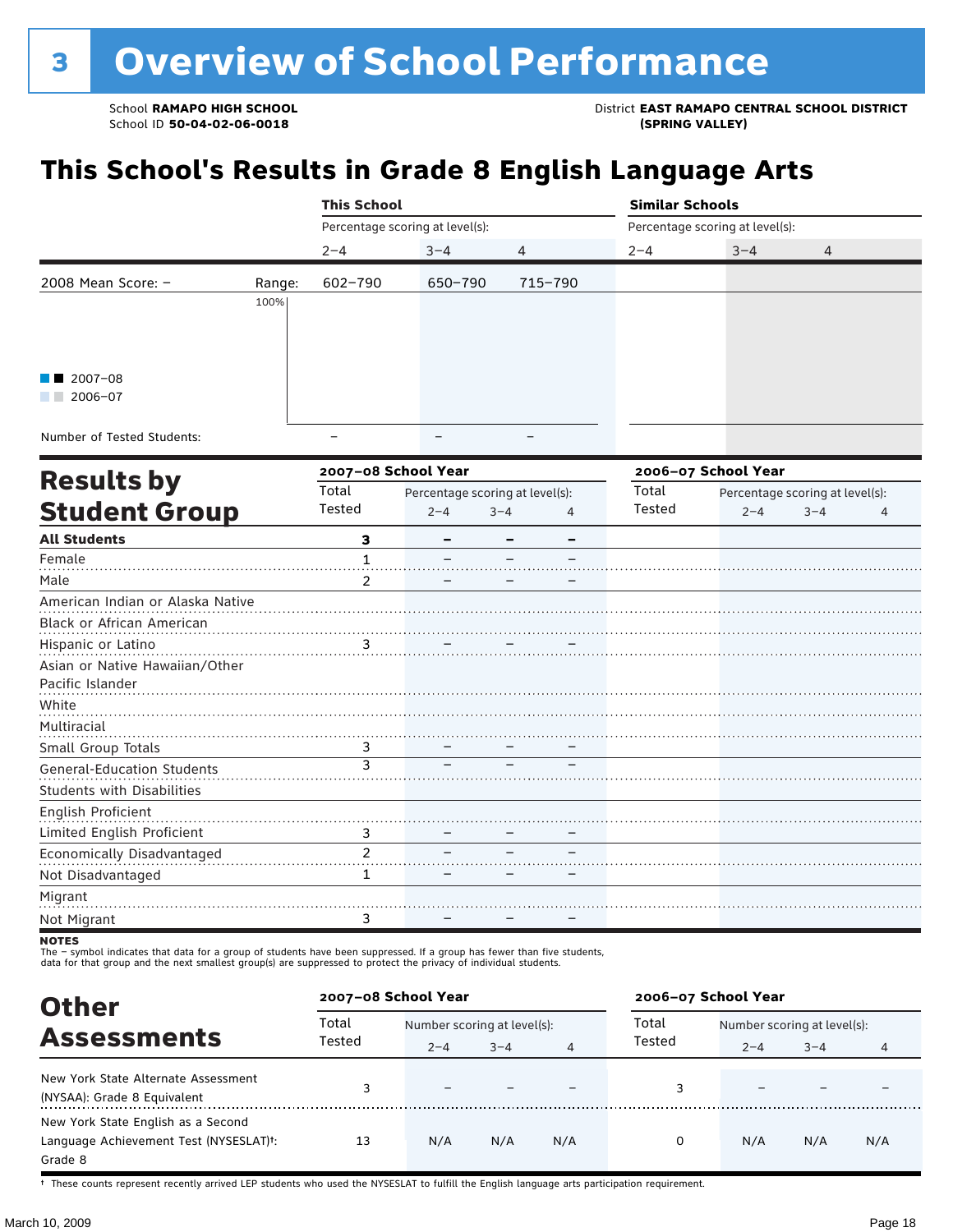## **This School's Results in Grade 8 Mathematics**

|                                   |        | <b>This School</b>              |                                 |             |                |                                 | <b>Similar Schools</b>          |         |    |  |
|-----------------------------------|--------|---------------------------------|---------------------------------|-------------|----------------|---------------------------------|---------------------------------|---------|----|--|
|                                   |        | Percentage scoring at level(s): |                                 |             |                | Percentage scoring at level(s): |                                 |         |    |  |
|                                   |        | $2 - 4$                         | $3 - 4$                         | 4           |                | $2 - 4$                         | $3 - 4$                         | 4       |    |  |
| 2008 Mean Score: 574              | Range: | $616 - 775$                     | 650-775                         |             | $701 - 775$    |                                 |                                 |         |    |  |
| 2007 Mean Score: 590              | 100%   |                                 |                                 |             |                |                                 |                                 |         |    |  |
| $2007 - 08$<br>$2006 - 07$        |        | 29%<br>8%                       | 0%<br>0%                        | 0%          | 0%             | 40%<br>29%                      | 0%<br>0%                        | 0%      | 0% |  |
| Number of Tested Students:        |        | $\overline{2}$<br>$\mathbf{1}$  | 0<br>0                          | $\mathbf 0$ | 0              |                                 |                                 |         |    |  |
|                                   |        | 2007-08 School Year             |                                 |             |                | 2006-07 School Year             |                                 |         |    |  |
| <b>Results by</b>                 |        | Total                           | Percentage scoring at level(s): |             |                | Total                           | Percentage scoring at level(s): |         |    |  |
| <b>Student Group</b>              |        | Tested                          | $2 - 4$                         | $3 - 4$     | $\overline{4}$ | Tested                          | $2 - 4$                         | $3 - 4$ | 4  |  |
| <b>All Students</b>               |        | 13                              | 8%                              | 0%          | 0%             | 7                               | 29%                             | 0%      | 0% |  |
| Female                            |        | 6                               | 0%                              | 0%          | 0%             | $\overline{2}$                  |                                 |         |    |  |
| Male                              |        | 7                               | 14%                             | 0%          | 0%             | 5                               |                                 |         |    |  |
| American Indian or Alaska Native  |        |                                 |                                 |             |                |                                 |                                 |         |    |  |
| <b>Black or African American</b>  |        |                                 |                                 |             |                | 5                               |                                 |         |    |  |
| Hispanic or Latino                |        | 9                               |                                 |             |                | $\mathbf{1}$                    |                                 |         |    |  |
| Asian or Native Hawaiian/Other    |        |                                 |                                 |             |                |                                 |                                 |         |    |  |
| Pacific Islander                  |        |                                 |                                 |             |                |                                 |                                 |         |    |  |
| White                             |        |                                 |                                 |             |                | 1                               |                                 |         |    |  |
| Multiracial                       |        |                                 |                                 |             |                |                                 |                                 |         |    |  |
| Small Group Totals                |        | 13                              | 8%                              | 0%          | 0%             | 7                               | 29%                             | 0%      | 0% |  |
| <b>General-Education Students</b> |        | 13                              | 8%                              | 0%          | 0%             | 7                               | 29%                             | 0%      | 0% |  |
| <b>Students with Disabilities</b> |        |                                 |                                 |             |                |                                 |                                 |         |    |  |
| English Proficient                |        |                                 |                                 |             |                |                                 |                                 |         |    |  |
| Limited English Proficient        |        | 13                              | 8%                              | 0%          | 0%             | 7                               | 29%                             | 0%      | 0% |  |
| Economically Disadvantaged        |        | 10                              |                                 |             |                | 6                               |                                 |         |    |  |
| Not Disadvantaged                 |        | 3                               |                                 |             |                | 1                               |                                 |         |    |  |
| Migrant                           |        |                                 |                                 |             |                |                                 |                                 |         |    |  |
| Not Migrant                       |        | 13                              | 8%                              | 0%          | 0%             | 7                               | 29%                             | 0%      | 0% |  |

**NOTES** 

The – symbol indicates that data for a group of students have been suppressed. If a group has fewer than five students,<br>data for that group and the next smallest group(s) are suppressed to protect the privacy of individual

| <b>Other</b>                                                       | 2007-08 School Year |         |                                                                     |  | 2006-07 School Year |         |         |   |
|--------------------------------------------------------------------|---------------------|---------|---------------------------------------------------------------------|--|---------------------|---------|---------|---|
|                                                                    | Total               |         | Total<br>Number scoring at level(s):<br>Number scoring at level(s): |  |                     |         |         |   |
| <b>Assessments</b>                                                 | Tested              | $2 - 4$ | $3 - 4$                                                             |  | Tested              | $2 - 4$ | $3 - 4$ | 4 |
| New York State Alternate Assessment<br>(NYSAA): Grade 8 Equivalent |                     |         |                                                                     |  |                     |         |         |   |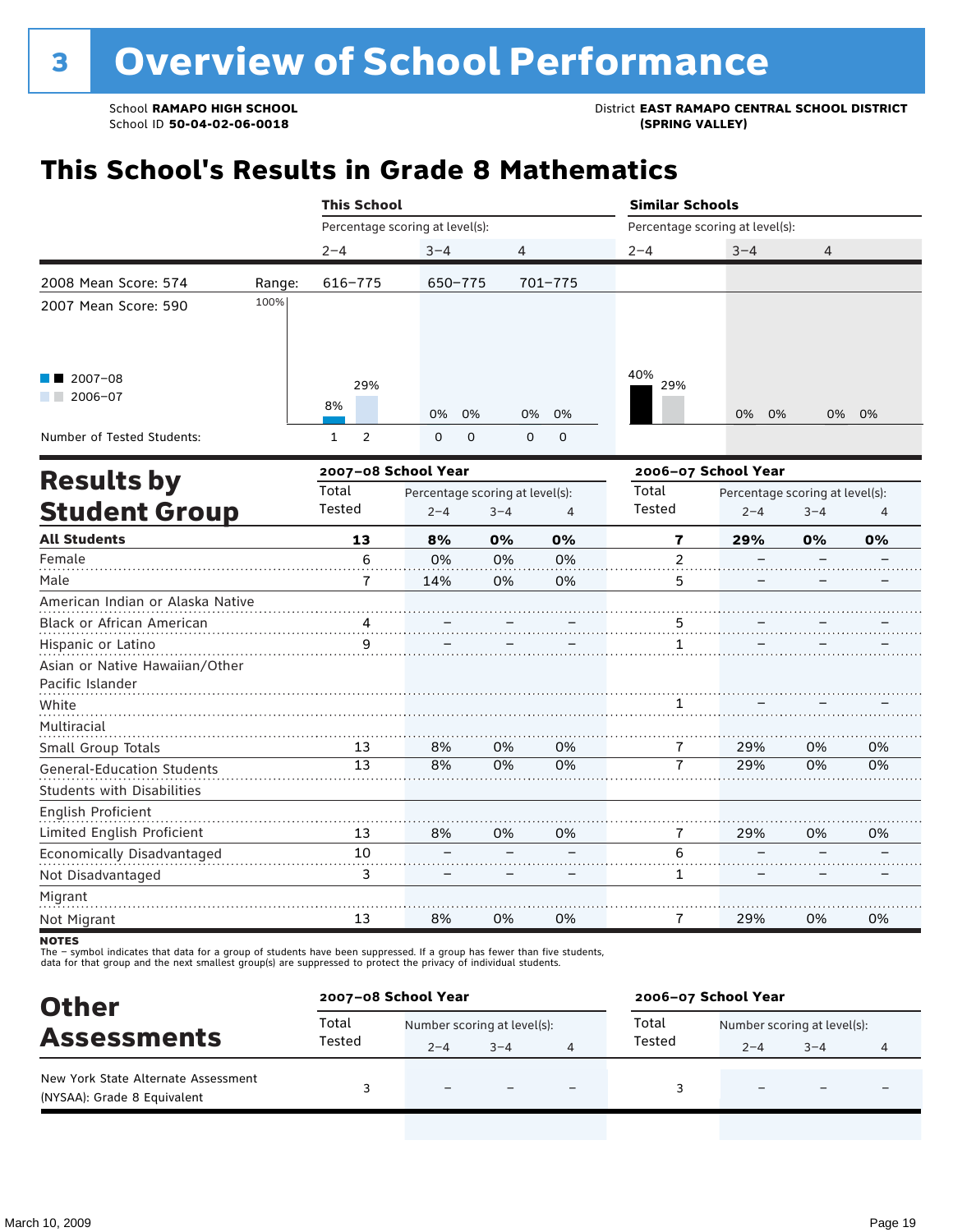School **RAMAPO HIGH SCHOOL**<br>School ID 50-04-02-06-0018<br>GPRING VALLEY)

## **This School's Results in Grade 8 Science**

|                                   |    | <b>This School</b><br>Percentage scoring at level(s):<br>$2 - 4$<br>$3 - 4$<br>4<br>20%<br>10%<br>0%<br>0%<br>0%<br>0%<br>0<br>$\mathbf{1}$<br>$\mathbf{1}$<br>0<br>$\mathbf 0$<br>$\mathbf 0$<br>2007-08 School Year<br>Total<br>Percentage scoring at level(s):<br>Tested<br>$2 - 4$<br>$3 - 4$<br>$\overline{4}$<br>10<br>10%<br>0%<br>0%<br>4<br>6<br>6<br>4<br>10%<br>0%<br>0%<br>10<br>10<br>10%<br>0%<br>0% |    |    | <b>Similar Schools</b>          |                                 |         |    |
|-----------------------------------|----|--------------------------------------------------------------------------------------------------------------------------------------------------------------------------------------------------------------------------------------------------------------------------------------------------------------------------------------------------------------------------------------------------------------------|----|----|---------------------------------|---------------------------------|---------|----|
|                                   |    |                                                                                                                                                                                                                                                                                                                                                                                                                    |    |    | Percentage scoring at level(s): |                                 |         |    |
|                                   |    |                                                                                                                                                                                                                                                                                                                                                                                                                    |    |    | $2 - 4$                         | $3 - 4$                         | 4       |    |
|                                   |    |                                                                                                                                                                                                                                                                                                                                                                                                                    |    |    |                                 |                                 |         |    |
| 100%                              |    |                                                                                                                                                                                                                                                                                                                                                                                                                    |    |    |                                 |                                 |         |    |
|                                   |    |                                                                                                                                                                                                                                                                                                                                                                                                                    |    |    |                                 |                                 |         |    |
|                                   |    |                                                                                                                                                                                                                                                                                                                                                                                                                    |    |    |                                 |                                 |         |    |
| $2007 - 08$                       |    |                                                                                                                                                                                                                                                                                                                                                                                                                    |    |    |                                 |                                 |         |    |
| $2006 - 07$                       |    |                                                                                                                                                                                                                                                                                                                                                                                                                    |    |    | 20%                             |                                 |         |    |
|                                   |    |                                                                                                                                                                                                                                                                                                                                                                                                                    |    |    |                                 | 0%                              |         | 0% |
| Number of Tested Students:        |    |                                                                                                                                                                                                                                                                                                                                                                                                                    |    |    |                                 |                                 |         |    |
|                                   |    |                                                                                                                                                                                                                                                                                                                                                                                                                    |    |    |                                 | 2006-07 School Year             |         |    |
| <b>Results by</b>                 |    |                                                                                                                                                                                                                                                                                                                                                                                                                    |    |    | Total                           | Percentage scoring at level(s): |         |    |
| <b>Student Group</b>              |    |                                                                                                                                                                                                                                                                                                                                                                                                                    |    |    | Tested                          | $2 - 4$                         | $3 - 4$ | 4  |
| <b>All Students</b>               |    |                                                                                                                                                                                                                                                                                                                                                                                                                    |    |    | 5                               | 20%                             | 0%      | 0% |
| Female                            |    |                                                                                                                                                                                                                                                                                                                                                                                                                    |    |    | $\mathbf 2$                     |                                 |         |    |
| Male                              |    |                                                                                                                                                                                                                                                                                                                                                                                                                    |    |    | 3                               |                                 |         |    |
| American Indian or Alaska Native  |    |                                                                                                                                                                                                                                                                                                                                                                                                                    |    |    |                                 |                                 |         |    |
| Black or African American         |    |                                                                                                                                                                                                                                                                                                                                                                                                                    |    |    | 4                               |                                 |         |    |
| Hispanic or Latino                |    |                                                                                                                                                                                                                                                                                                                                                                                                                    |    |    | 1                               |                                 |         |    |
| Asian or Native Hawaiian/Other    |    |                                                                                                                                                                                                                                                                                                                                                                                                                    |    |    |                                 |                                 |         |    |
| Pacific Islander                  |    |                                                                                                                                                                                                                                                                                                                                                                                                                    |    |    |                                 |                                 |         |    |
| White                             |    |                                                                                                                                                                                                                                                                                                                                                                                                                    |    |    |                                 |                                 |         |    |
| Multiracial                       |    |                                                                                                                                                                                                                                                                                                                                                                                                                    |    |    |                                 |                                 |         |    |
| Small Group Totals                |    |                                                                                                                                                                                                                                                                                                                                                                                                                    |    |    | 5                               | 20%                             | 0%      | 0% |
| <b>General-Education Students</b> |    |                                                                                                                                                                                                                                                                                                                                                                                                                    |    |    | $\overline{5}$                  | 20%                             | 0%      | 0% |
| <b>Students with Disabilities</b> |    |                                                                                                                                                                                                                                                                                                                                                                                                                    |    |    |                                 |                                 |         |    |
| English Proficient                |    |                                                                                                                                                                                                                                                                                                                                                                                                                    |    |    |                                 |                                 |         |    |
| Limited English Proficient        | 10 | 10%                                                                                                                                                                                                                                                                                                                                                                                                                | 0% | 0% | 5                               | 20%                             | 0%      | 0% |
| Economically Disadvantaged        | 6  |                                                                                                                                                                                                                                                                                                                                                                                                                    |    |    | 4                               |                                 |         |    |
| Not Disadvantaged                 | 4  |                                                                                                                                                                                                                                                                                                                                                                                                                    |    |    | 1                               |                                 |         |    |
| Migrant                           |    |                                                                                                                                                                                                                                                                                                                                                                                                                    |    |    |                                 |                                 |         |    |
| Not Migrant                       | 10 | 10%                                                                                                                                                                                                                                                                                                                                                                                                                | 0% | 0% | 5                               | 20%                             | 0%      | 0% |
| <b>NOTES</b>                      |    |                                                                                                                                                                                                                                                                                                                                                                                                                    |    |    |                                 |                                 |         |    |

The – symbol indicates that data for a group of students have been suppressed. If a group has fewer than five students,<br>data for that group and the next smallest group(s) are suppressed to protect the privacy of individual

| <b>Other</b>                                                       |        | 2007-08 School Year         |         |  | 2006-07 School Year |         |                             |   |  |
|--------------------------------------------------------------------|--------|-----------------------------|---------|--|---------------------|---------|-----------------------------|---|--|
|                                                                    | Total  | Number scoring at level(s): |         |  | Total               |         | Number scoring at level(s): |   |  |
| <b>Assessments</b>                                                 | Tested | $2 - 4$                     | $3 - 4$ |  | Tested              | $2 - 4$ | $3 - 4$                     | 4 |  |
| New York State Alternate Assessment<br>(NYSAA): Grade 8 Equivalent |        |                             |         |  |                     |         |                             |   |  |
| <b>Regents Science</b>                                             |        |                             |         |  |                     |         |                             |   |  |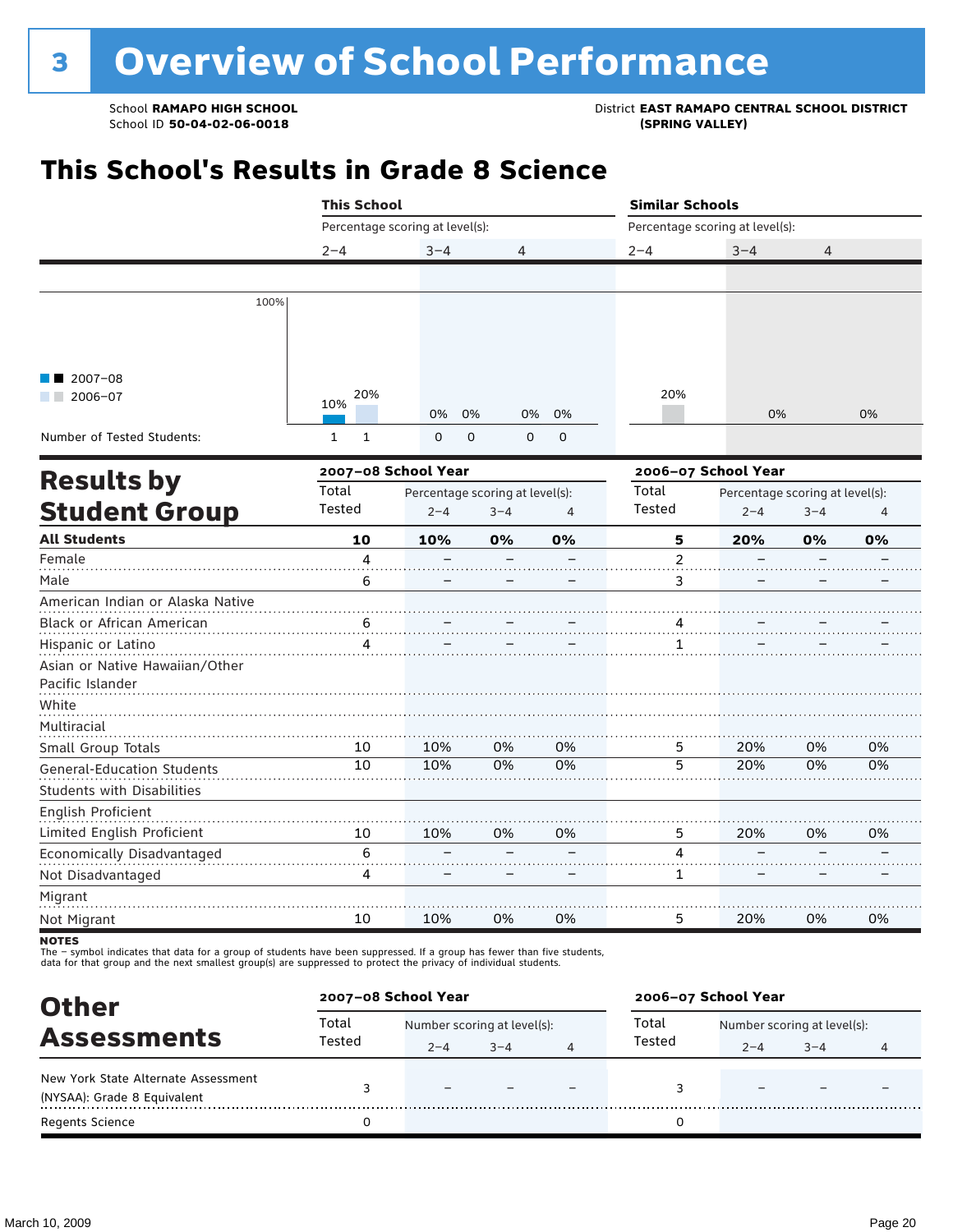# <sup>3</sup> Overview of School Performance

School ID **50-04-02-06-0018 (SPRING VALLEY)**

School **RAMAPO HIGH SCHOOL** District **EAST RAMAPO CENTRAL SCHOOL DISTRICT**

### **This School's Total Cohort\* Results in Secondary-Level English after Four Years of Instruction**

|                                     | <b>This School</b>              |         |                | <b>Similar Schools</b>          |         |                |  |
|-------------------------------------|---------------------------------|---------|----------------|---------------------------------|---------|----------------|--|
|                                     | Percentage scoring at level(s): |         |                | Percentage scoring at level(s): |         |                |  |
|                                     | $2 - 4$                         | $3 - 4$ | $\overline{4}$ | $2 - 4$                         | $3 - 4$ | $\overline{4}$ |  |
| <b>1</b> 2004 Cohort<br>2003 Cohort | 100%<br>81% 82%                 | 72% 73% | 33%<br>24%     | 77% 74%                         | 71% 64% | 16% 16%        |  |

| <b>Results by</b>                                  | 2004 Cohort |                                 |         |     |             |         | 2003 Cohort**                   |                |  |  |  |
|----------------------------------------------------|-------------|---------------------------------|---------|-----|-------------|---------|---------------------------------|----------------|--|--|--|
|                                                    | Number      | Percentage scoring at level(s): |         |     | Number      |         | Percentage scoring at level(s): |                |  |  |  |
| <b>Student Group</b>                               | of Students | $2 - 4$                         | $3 - 4$ | 4   | of Students | $2 - 4$ | $3 - 4$                         | $\overline{4}$ |  |  |  |
| <b>All Students</b>                                | 415         | 81%                             | 72%     | 24% | 423         | 82%     | 73%                             | 33%            |  |  |  |
| Female                                             | 201         | 83%                             | 74%     | 28% | 208         | 86%     | 80%                             | 40%            |  |  |  |
| Male                                               | 214         | 80%                             | 70%     | 21% | 215         | 77%     | 67%                             | 26%            |  |  |  |
| American Indian or Alaska Native                   |             |                                 |         |     | 2           |         |                                 |                |  |  |  |
| <b>Black or African American</b>                   | 253         | 84%                             | 71%     | 17% | 268         | 85%     | 73%                             | 24%            |  |  |  |
| Hispanic or Latino                                 | 60          | 65%                             | 60%     | 17% | 49          |         |                                 |                |  |  |  |
| Asian or Native Hawaiian/Other<br>Pacific Islander | 47          | 87%                             | 83%     | 51% | 54          | 74%     | 74%                             | 57%            |  |  |  |
| White                                              | 55          | 84%                             | 78%     | 44% | 50          | 88%     | 86%                             | 64%            |  |  |  |
| Multiracial                                        |             |                                 |         |     |             |         |                                 |                |  |  |  |
| Small Group Totals                                 |             |                                 |         |     | 51          | 63%     | 59%                             | 24%            |  |  |  |
| <b>General-Education Students</b>                  | 375         | 84%                             | 77%     | 27% | 393         | 84%     | 76%                             | 35%            |  |  |  |
| <b>Students with Disabilities</b>                  | 40          | 55%                             | 20%     | 0%  | 30          | 43%     | 33%                             | 3%             |  |  |  |
| English Proficient                                 | 374         | 84%                             | 77%     | 27% | 385         | 85%     | 78%                             | 36%            |  |  |  |
| Limited English Proficient                         | 41          | 54%                             | 27%     | 0%  | 38          | 50%     | 24%                             | 3%             |  |  |  |
| Economically Disadvantaged                         | 198         | 81%                             | 68%     | 14% | 178         | 83%     | 70%                             | 21%            |  |  |  |
| Not Disadvantaged                                  | 217         | 82%                             | 75%     | 34% | 245         | 80%     | 75%                             | 42%            |  |  |  |
| Migrant                                            |             |                                 |         |     |             |         |                                 |                |  |  |  |
| Not Migrant                                        | 415         | 81%                             | 72%     | 24% |             |         |                                 |                |  |  |  |

**NOTES** 

The – symbol indicates that data for a group of students have been suppressed. If a group has fewer than five students,

data for that group and the next smallest group(s) are suppressed to protect the privacy of individual students.

| <b>Other</b>                                                               | 2004 Cohort           |         |                                        |  | 2003 Cohort           |         |                                        |  |  |
|----------------------------------------------------------------------------|-----------------------|---------|----------------------------------------|--|-----------------------|---------|----------------------------------------|--|--|
| <b>Assessments</b>                                                         | Number<br>of Students | $2 - 4$ | Number scoring at level(s):<br>$3 - 4$ |  | Number<br>of Students | $2 - 4$ | Number scoring at level(s):<br>$3 - 4$ |  |  |
| New York State Alternate Assessment<br>(NYSAA): High School Equivalent *** |                       |         |                                        |  |                       |         |                                        |  |  |

\* A total cohort consists of all students who first entered Grade 9 in a particular year, and all ungraded students with disabilities who reached their seventeenth birthday in that year, and were enrolled in the school/district for five months. Students are excluded from the cohort if they transferred to another school district, nonpublic school, or criminal justice facility, or left the U.S. and its territories or died before the report date. Statewide total cohort also includes students who were enrolled for fewer than five months.

\*\* 2003 cohort data are those reported in the 2006-07 *Accountability and Overview Report*.

\*\*\* The majority of cohort members took an older version of the NYSAA, developed before 2007.